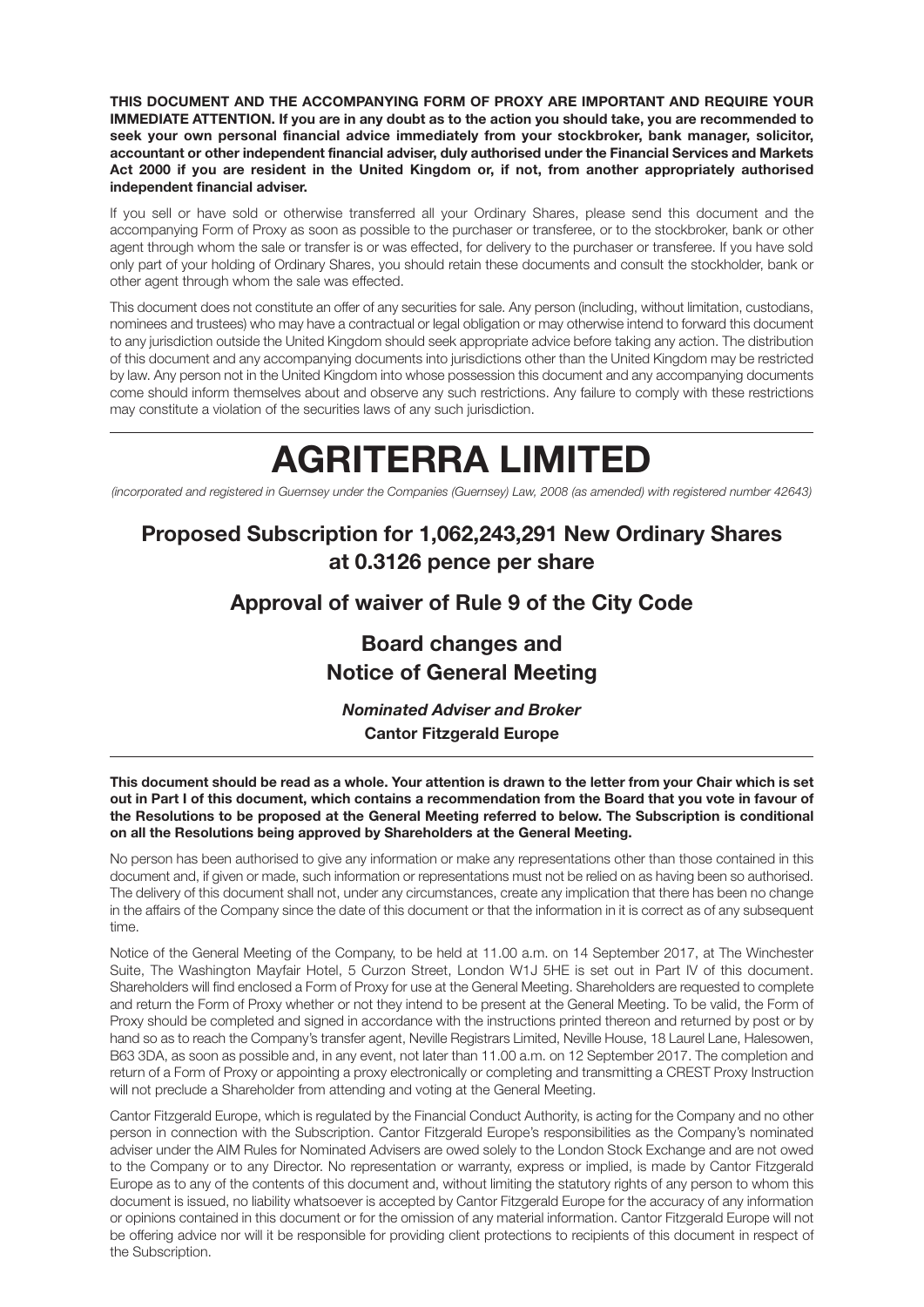### **CONTENTS**

| EXPECTED TIMETABLE OF PRINCIPAL EVENTS AND KEY STATISTICS | 3  |
|-----------------------------------------------------------|----|
| <b>DEFINITIONS</b>                                        | 5  |
| PART I: LETTER FROM THE CHAIR                             | 8  |
| PART II: ADDITIONAL INFORMATION                           | 16 |
| <b>PART III: FINANCIAL INFORMATION</b>                    | 23 |
| PART IV: NOTICE OF GENERAL MEETING                        | 24 |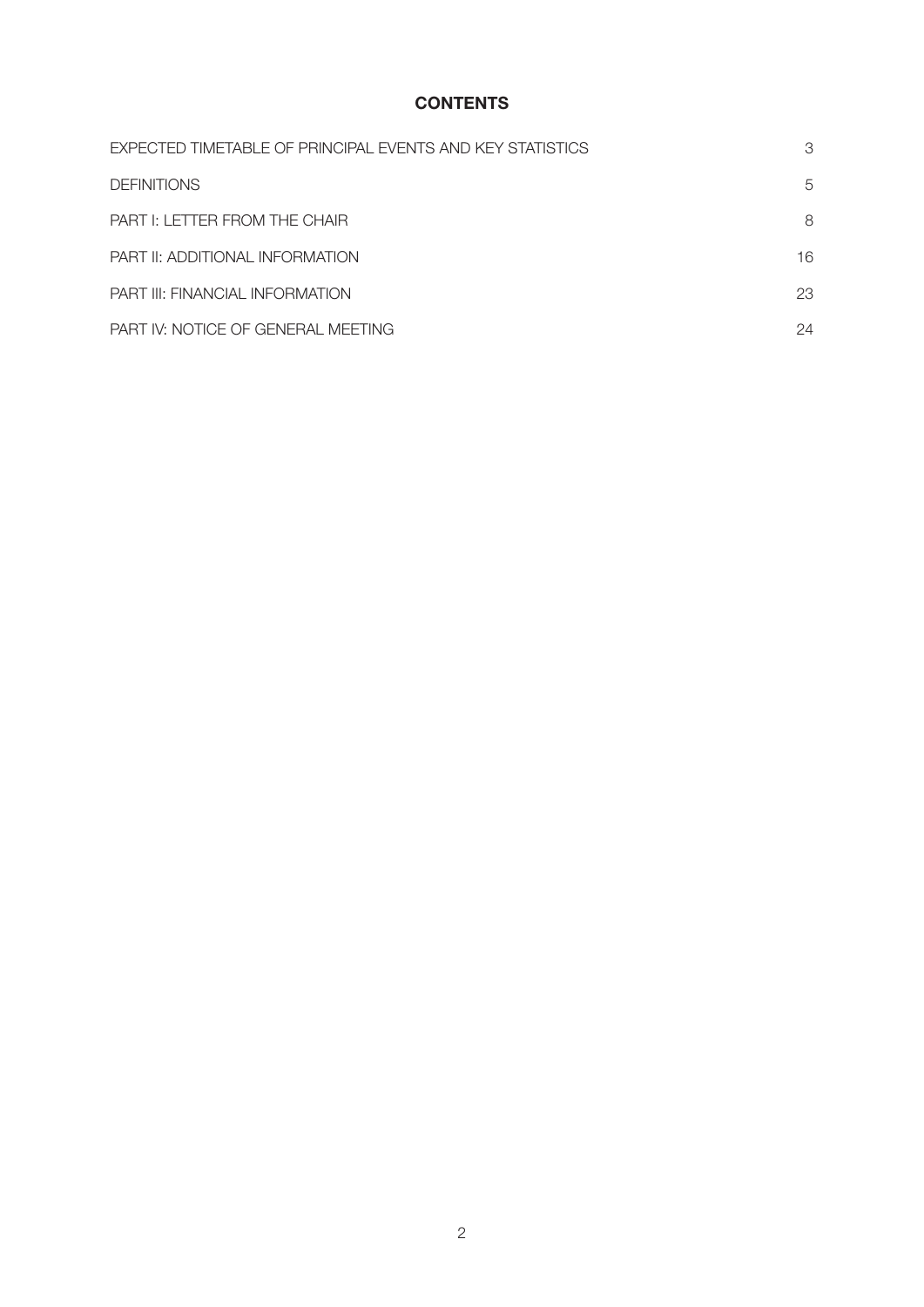#### **EXPECTED TIMETABLE OF PRINCIPAL EVENTS**

| Event                                                                    | Time/date 2017                  |
|--------------------------------------------------------------------------|---------------------------------|
| Publication of this document                                             | 14 August 2017                  |
| Latest time and date for receipt of Forms of Proxy                       | 11.00 a.m. on 12 September 2017 |
| <b>General Meeting</b>                                                   | 11.00 a.m. on 14 September 2017 |
| Admission effective and dealings in the Subscription<br>Shares commences | 8.00 a.m. on 15 September 2017  |

#### *Notes:*

1. If any of the above times and/or dates change, the revised times and/or dates will be notified to Shareholders by announcement through a Regulatory Information Service.

2. All references in this document are to London times.

### **KEY STATISTICS**

| Number of Existing Ordinary Shares in issue                                    | 1,061,818,478   |
|--------------------------------------------------------------------------------|-----------------|
| Number of Subscription Shares to be issued pursuant<br>to the Subscription     | 1,062,243,291   |
| Subscription Price*                                                            | 0.3126p         |
| Enlarged Share Capital immediately following<br>completion of the Subscription | 2,124,061,769   |
| Subscription Shares as a percentage of the Enlarged<br><b>Share Capital</b>    | 50.01 per cent. |
| Gross proceeds of the Subscription                                             | \$4.32 million  |
| Estimated net proceeds of the Subscription                                     | $$4.24$ million |
|                                                                                |                 |

\*applying an exchange rate of \$1.30: £1

#### **FORWARD LOOKING STATEMENTS**

This document contains (or may contain) certain forward-looking statements with respect to the Company and certain of its goals and expectations relating to its future financial condition and performance which involve a number of risks and uncertainties. No forward-looking statement is a guarantee of future performance and actual results could differ materially from those contained in any forward-looking statements. All statements, other than statements of historical facts, contained in this document, including statements regarding the Group's future financial position, business strategy and plans, business model and approach and objectives of management for future operations, are forward-looking statements. Generally, the forward-looking statements in this document use words such as "aim", "anticipate", "target", "expect", "estimate", "plan", "goal", "believe", "will", "may", "could", "should", "future", "intend" "opportunity, "potential", "project", "seek" and other words having a similar meaning. By their nature, forward-looking statements involve risk and uncertainty because they relate to future events and circumstances, including, but not limited to, economic and business conditions, the effects of changes in interest rates and foreign exchange rates, changes in legislation, changes in consumer habits and other factors outside the control of the Company, that may cause actual results, performance or achievements to be materially different from any results,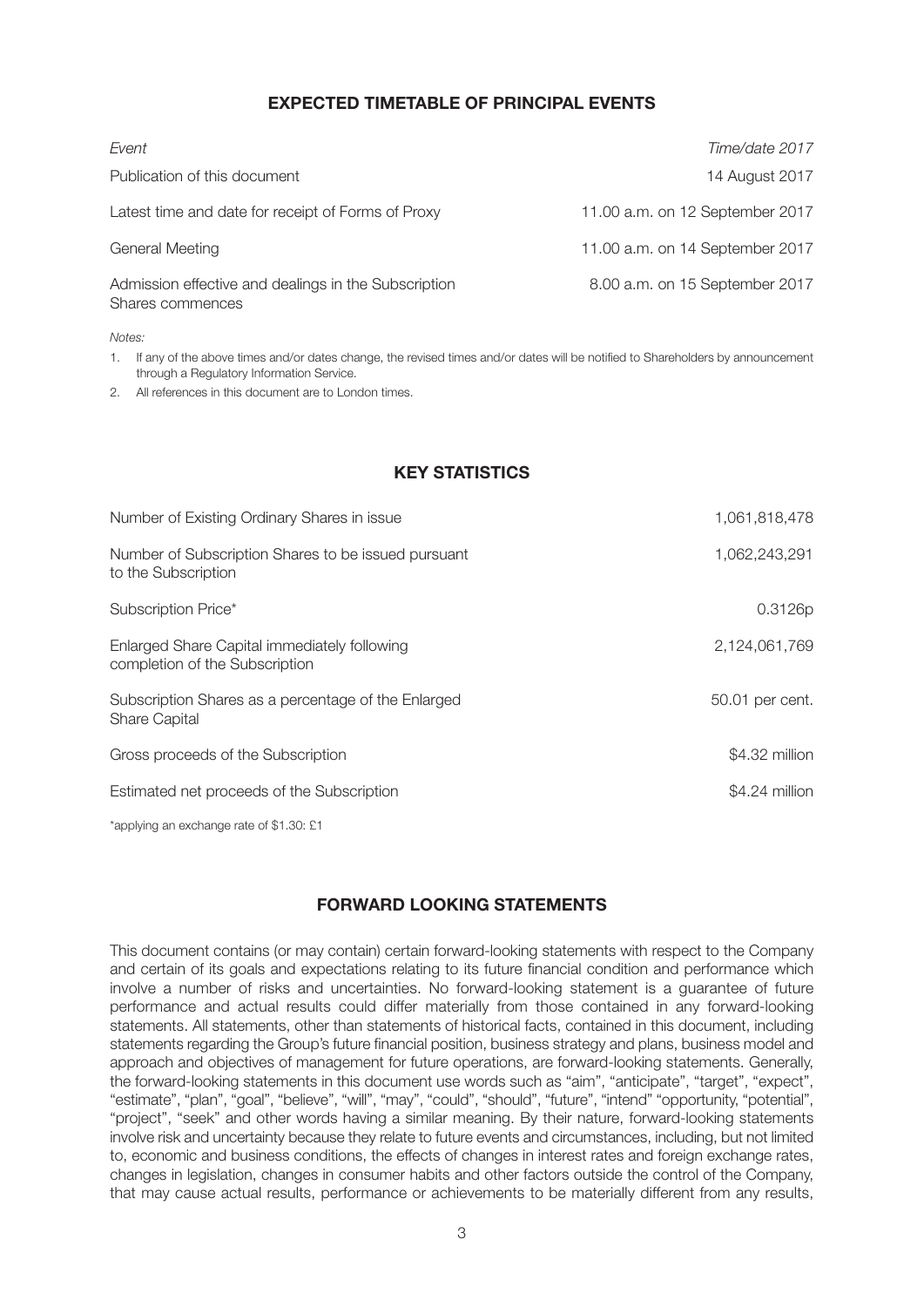performance or achievements expressed or implied by such forward-looking statements. All forward-looking statements contained in this document are based upon information available to the Directors at the date of this document and the posting or receipt of the document shall not give rise to any implication that there has been no change in the facts set forth herein since such date. Investors are urged to read this entire document carefully before making any decision. The forward-looking statements in this document are based on the relevant Directors' beliefs and assumptions and information only as of the date of this document, and the forward-looking events discussed in this document might not occur. Therefore, investors should not place any reliance on any forward-looking statements. Except as required by law or regulation, the Directors undertake no obligation to publicly update any forward-looking statements, whether as a result of new information, future earnings or otherwise.

#### **ROUNDING**

Certain figures in this document have been subject to rounding adjustments. Accordingly, any apparent discrepancies in tables between the totals and the sums of the relevant amounts are due to rounding.

### **CURRENCY**

Unless otherwise indicated in this document, all references to:

- "Sterling", "£" or "pence" are to the lawful currency of the UK; and
- "US dollars", "dollars", "\$" or "cents" are to the lawful currency of the United States of America.

This document is dated 14 August 2017.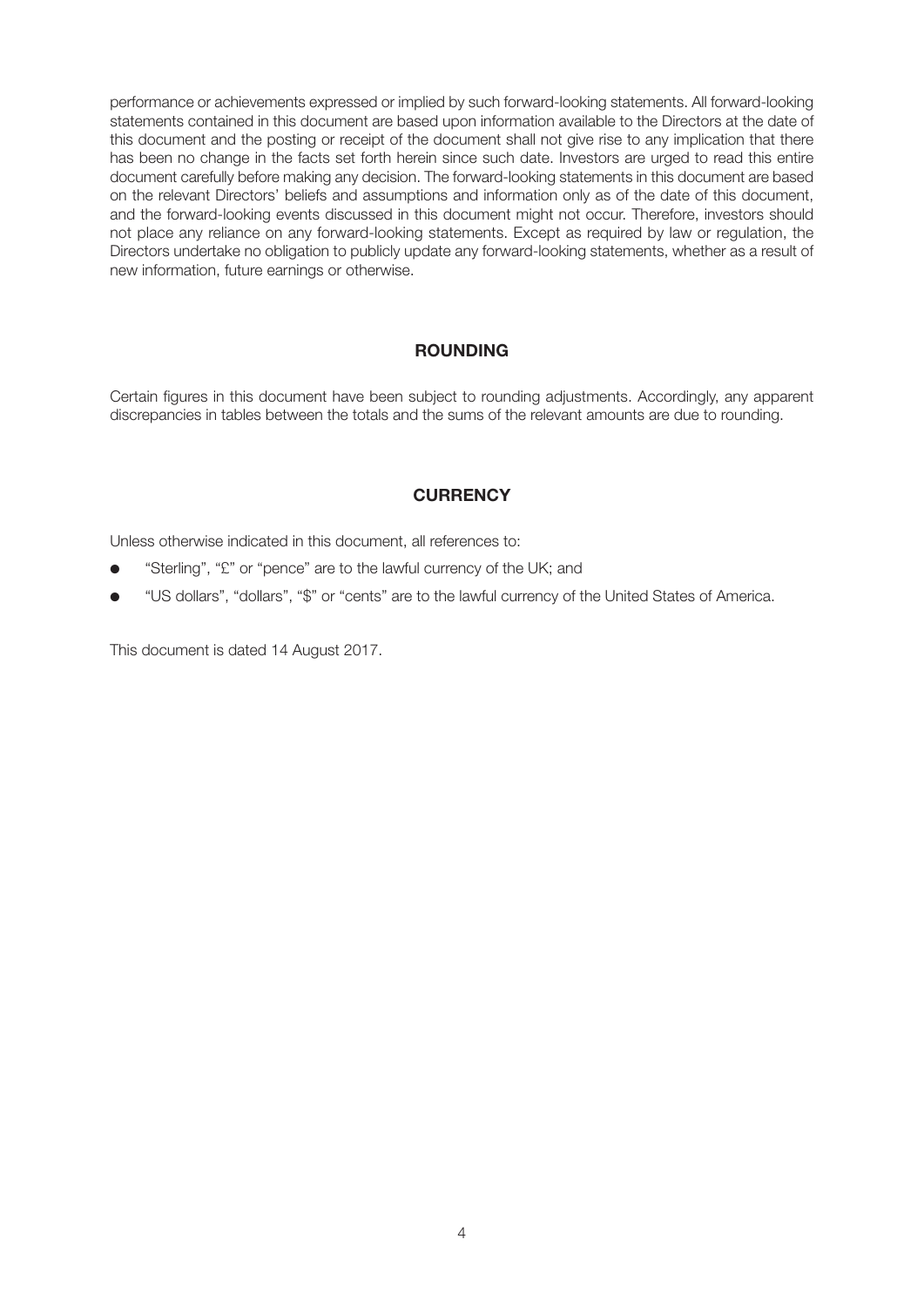### **DEFINITIONS**

The following definitions apply throughout this document, unless the context requires otherwise:

| "Agriterra" or the "Company"                             | Agriterra Limited, incorporated and domiciled in Guernsey, the<br>Channel Islands, with registered number 42643                                                                                                                                            |
|----------------------------------------------------------|------------------------------------------------------------------------------------------------------------------------------------------------------------------------------------------------------------------------------------------------------------|
| "Admission"                                              | the effective admission of the Subscription Shares to trading on<br>AIM, in accordance with the AIM Rules                                                                                                                                                  |
| "AIM"                                                    | AIM, a market operated by the London Stock Exchange                                                                                                                                                                                                        |
| "AIM Rules"                                              | the AIM Rules for Companies published by the London Stock<br>Exchange from time to time                                                                                                                                                                    |
| "Cantor Fitzgerald Europe"                               | Cantor Fitzgerald Europe, registered in England and Wales with<br>company number 02505767                                                                                                                                                                  |
| "Circular"                                               | this document, including the information incorporated by reference                                                                                                                                                                                         |
| "City Code"                                              | The City Code on Takeovers and Mergers                                                                                                                                                                                                                     |
| "Closing Price"                                          | the closing middle market quotation of the Existing Ordinary Shares,<br>as derived from the Daily Official List of the London Stock Exchange                                                                                                               |
| "Concert Party"                                          | the members of Magister, the Mauritius International Trust Company<br>Limited, CASA Trust and the beneficiaries of the CASA Trust,<br>Mr Hamish Rudland, his wife, Mrs. Bridgette Rudland and their three<br>children (all of whom are under 18 years old) |
| "Continuing Directors"                                   | Caroline Havers and Daniel Cassiano-Silva                                                                                                                                                                                                                  |
| "CREST"                                                  | the system for the paperless settlement of trades in securities and<br>the holding of uncertificated securities in accordance with the<br><b>CREST Regulations</b>                                                                                         |
| "Daily Official List"                                    | the Daily Official List of the London Stock Exchange                                                                                                                                                                                                       |
| "Directors" or "Board"                                   | the directors of the Company listed in Part I of this Circular                                                                                                                                                                                             |
| "Disclosure Guidance and<br>Transparency Rules" or "DTR" | the Disclosure Guidance and Transparency Rules of the FCA                                                                                                                                                                                                  |
| "Enlarged Share Capital"                                 | the issued ordinary share capital of the Company as enlarged by<br>the issue of the Subscription Shares                                                                                                                                                    |
| "Existing Ordinary Shares"                               | the 1,061,818,478 existing Ordinary Shares as at 11 August 2017<br>(being the latest practicable date prior to publication of this<br>document)                                                                                                            |
| "FCA"                                                    | the Financial Conduct Authority (and its predecessor, the Financial<br>Services Authority) in its capacity as the competent authority for the<br>purposes of Part VI of FSMA                                                                               |
| "Form of Proxy"                                          | the form of proxy accompanying this document for use in<br>connection with the General Meeting                                                                                                                                                             |
| <b>"FSMA"</b>                                            | Financial Services and Markets Act 2000, as amended                                                                                                                                                                                                        |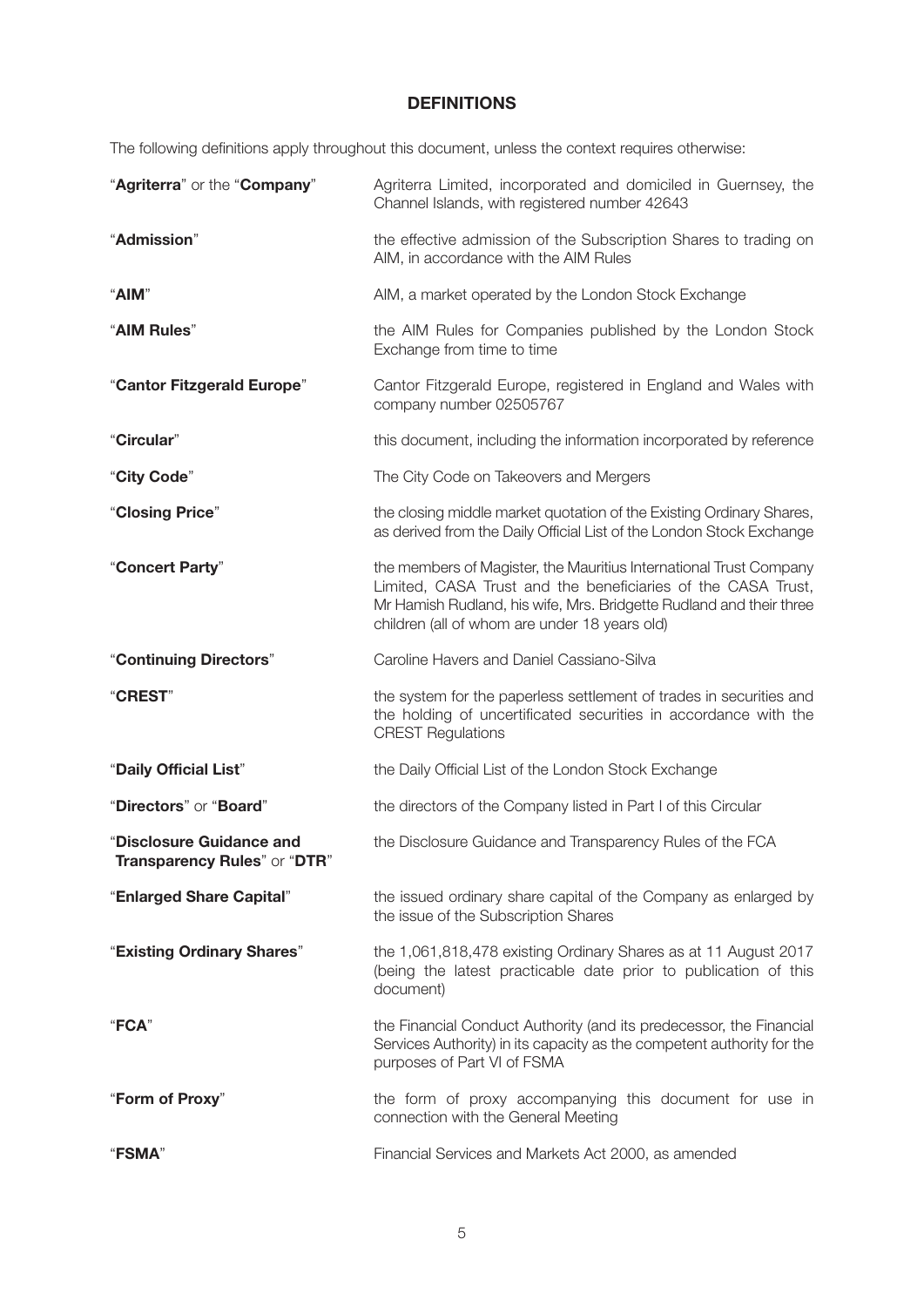| "General Meeting"                        | the general meeting of the Company to be held at 11.00 a.m. on<br>14 September 2017 at The Winchester Suite, The Washington<br>Mayfair Hotel, 5 Curzon Street, London W1J 5HE, notice of which<br>accompanies this document, and including any adjournment thereof                                                                                                 |
|------------------------------------------|--------------------------------------------------------------------------------------------------------------------------------------------------------------------------------------------------------------------------------------------------------------------------------------------------------------------------------------------------------------------|
| "Group"                                  | the Company and its subsidiary companies from time to time                                                                                                                                                                                                                                                                                                         |
| "London Stock Exchange"                  | London Stock Exchange PLC                                                                                                                                                                                                                                                                                                                                          |
| "Magister" or "Subscriber"               | Magister Investments Limited incorporated and domiciled in<br>Mauritius, with registered number 125293 C1/GBL                                                                                                                                                                                                                                                      |
| "Ordinary Shares" or<br>"Company Shares" | ordinary shares of 0.1 pence each in the Company                                                                                                                                                                                                                                                                                                                   |
| "Panel"                                  | the Panel on Takeovers and Mergers                                                                                                                                                                                                                                                                                                                                 |
| "Proposed Directors"                     | the Continuing Directors and the Proposed New Directors, being all<br>of the persons proposed to be directors of the Company upon<br>completion of the Subscription                                                                                                                                                                                                |
| "Proposed New Directors"                 | means Hamish Bryan Wilburn Rudland, Brendan Scott and Gary<br>Ronald Smith, being the proposed new directors of the Company                                                                                                                                                                                                                                        |
| "Resolutions"                            | the ordinary resolutions to be proposed at the General Meeting                                                                                                                                                                                                                                                                                                     |
| "Rule 9"                                 | Rule 9 of the City Code                                                                                                                                                                                                                                                                                                                                            |
| "Shareholders"                           | the holders of Existing Ordinary Shares and "Shareholder" shall<br>mean any one of them                                                                                                                                                                                                                                                                            |
| "Subscription"                           | the conditional subscription by the Subscriber for the Subscription<br>Shares pursuant to the terms of the Subscription Agreement                                                                                                                                                                                                                                  |
| "Subscription Agreement"                 | the agreement dated 14 August 2017 entered into between each<br>of the Subscribers and the Company in respect of the Subscription                                                                                                                                                                                                                                  |
| "Subscription Price"                     | the price at which the Subscription Shares are to be issued and<br>allotted pursuant to the Subscription, being 0.3126 pence per<br><b>Subscription Share</b>                                                                                                                                                                                                      |
| "Subscription Shares"                    | the 1,062,243,291 new Ordinary Shares to be issued by the<br>Company to the Subscriber pursuant to the Subscription                                                                                                                                                                                                                                                |
| "Transfer Agent"                         | Neville Registrars Limited                                                                                                                                                                                                                                                                                                                                         |
| "UK" or "United Kingdom"                 | United Kingdom of Great Britain and Northern Ireland, its territories<br>and dependencies                                                                                                                                                                                                                                                                          |
| "Waiver"                                 | the waiver granted by the Panel (subject to the passing of the<br>Whitewash Resolution as set out in the Notice of General Meeting)<br>in respect of the obligation on Magister to make a mandatory offer<br>under Rule 9 of the City Code in connection with the issue of the<br>Subscription Shares as more particularly described in Part I of this<br>document |
| "Whitewash Resolution"                   | the ordinary resolution of the "independent shareholders"<br>concerning the Waiver to be proposed and held on a poll at the<br>General Meeting and set out in the Notice of General Meeting as<br>Resolution 1                                                                                                                                                     |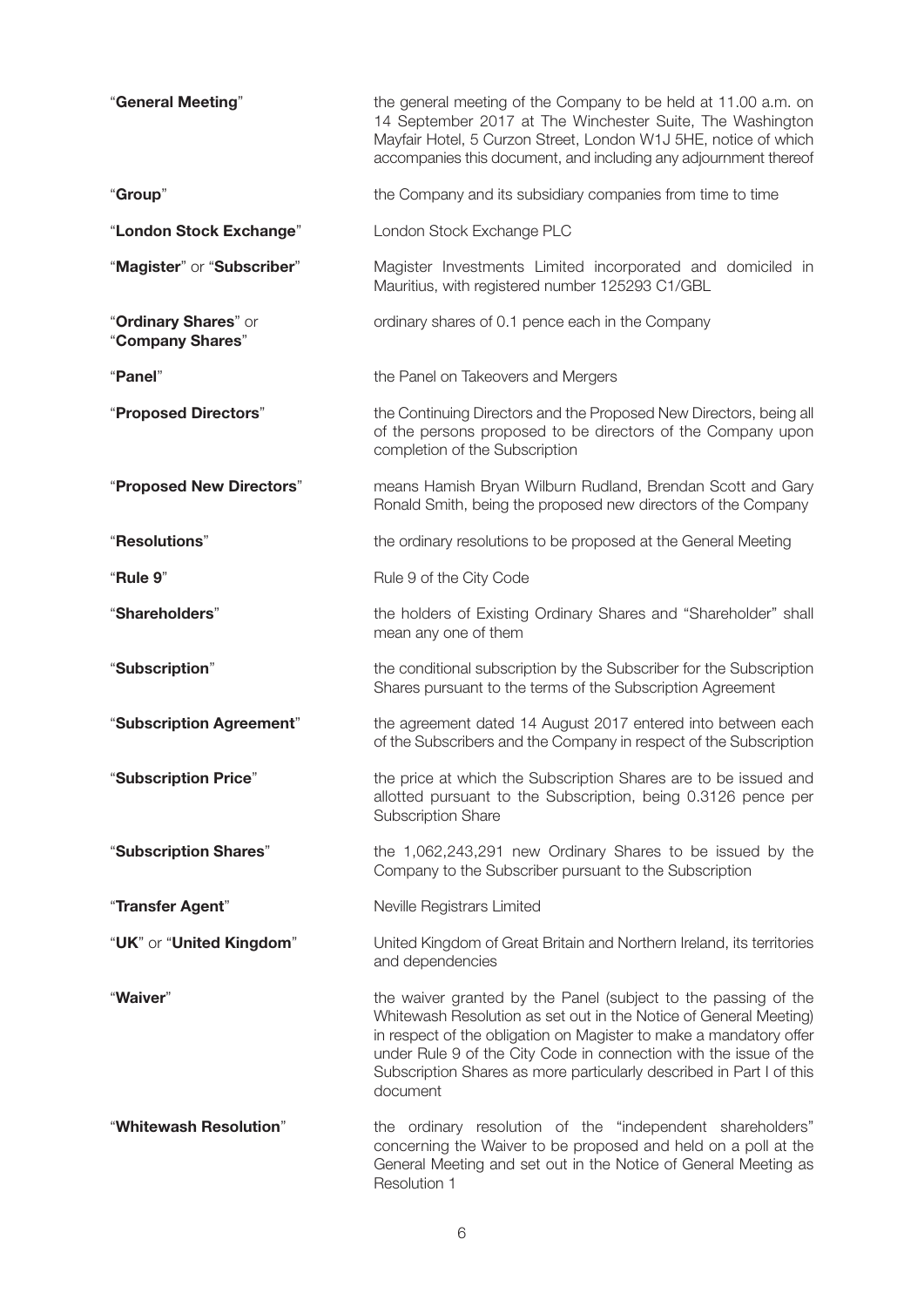All references to legislation in this document are to the legislation of England and Wales unless the contrary is indicated. Any reference to any provision of any legislation shall include any amendment, modification, re-enactment or extension thereof.

Words importing the singular shall include the plural and vice versa, and words importing the masculine gender shall include the feminine or neutral gender.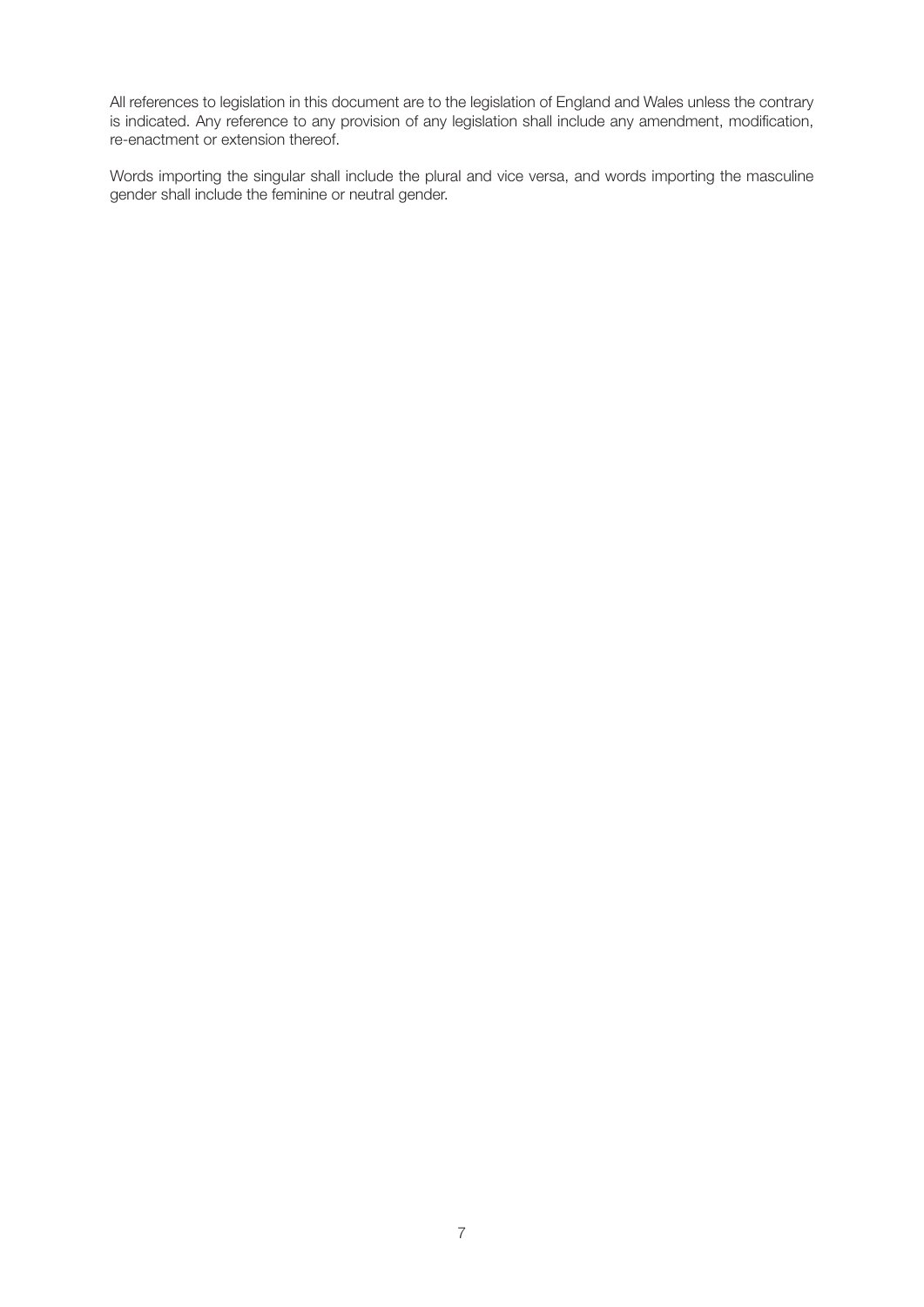#### **PART I**

#### **LETTER FROM THE CHAIR**

# **AGRITERRA LIMITED**

*(incorporated and registered in Guernsey under the Companies (Guernsey) Law, 2008 (as amended) with registered number 42643)*

Caroline Havers *(Non-Executive Chair)* **Richmond House** Richmond House Richmond House Andrew Groves *(Chief Executive Officer)* St. Julian's Avenue Daniel Cassiano-Silva (Finance Director) St. Peter Port, Guernsey St. Peter Port, Guernsey

*Directors: Registered office:* GY1 1GZ

14 August 2017

Dear Shareholder

#### **1. Introduction**

On 14 August 2017, Agriterra announced that it had conditionally raised approximately \$4.32 million before expenses by way of a cash subscription by Magister for 1,062,243,291 new Ordinary Shares (assuming no other issuances of Ordinary Shares occur prior to Subscription and Admission) at a price of 0.3126 pence per Ordinary Share, such that Magister will hold 50.01 per cent. of the Enlarged Share Capital immediately following completion of the Subscription.

Magister is a private limited company incorporated in the Republic of Mauritius, wholly owned by Mauritius International Trust Company Limited, as trustee of the Casa Trust (a Mauritius registered trust). Mr. Hamish Rudland is the settlor of the Casa Trust and the beneficiaries of the Casa Trust are Mr. Rudland, his wife, Mrs. Bridgette Rudland and their three children (all of whom are under 18 years old). Under presumption 5 of the City Code these family members are presumed to be in concert as they are close relatives. Neither Magister nor its concert parties (as defined in the City Code) currently hold or are beneficially interested in any Ordinary Shares or any other securities in Agriterra.

An initial heads of terms was entered into between the Company and Magister on 8 June 2017, under which the parties agreed, subject to contract, that the Subscription would be undertaken at a price of 0.32 pence per Ordinary Share; this pricing represented a significant premium of 52.4 per cent. to the Closing Price of 0.21 pence per Ordinary Share on 7 June 2017. Due to the functional currency of the Group being USD. the parties subsequently agreed in principle, on 15 June 2017, that the Subscription would be undertaken in USD and agreed to fix the exchange rate to USD1.27:£1 thereby setting the Subscription Price and the agreed aggregate subscription commitment; these terms were later reflected in the conditional subscription agreement dated 14 August 2017 between the Company and Magister (further details of which are provided elsewhere in this document). Subsequent exchange rate movements mean the sterling equivalent Subscription Price is 0.3126 pence per Ordinary Share, as at the last business day prior to the date of this Circular. The Subscription Price represents a premium of 60.3 per cent. to the closing share price of the Company as at 11 August 2017 (being the latest practicable date prior to the publication of this Circular).

The Subscription Shares will rank *pari passu* in all respects with Ordinary Shares in issue prior to completion of the Subscription, including the right to receive all dividends and other distributions declared following Admission.

The Subscription, which has been granted the Waiver by the Panel, is conditional, *inter alia*, upon Admission of the Subscription Shares and passing of the Resolutions at the General Meeting notice of which is set out at the end of this document. Should Shareholder approval not be obtained at the General Meeting, the Subscription will not proceed.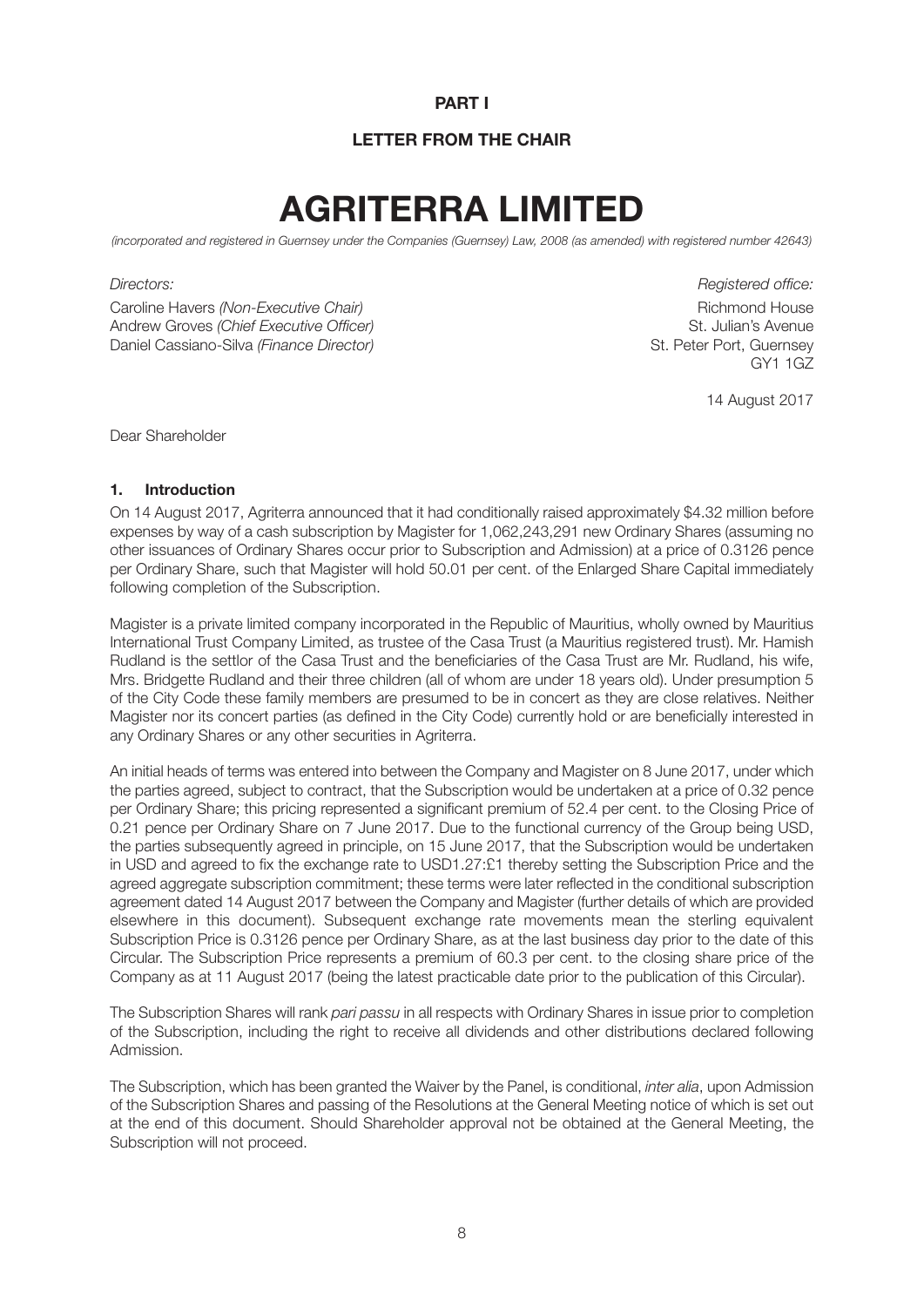The purpose of this document is to:

- (a) explain the background to, and reasons for, the Subscription;
- (b) explain why the Directors believe that the Subscription is in the best interests of Shareholders as a whole;
- (c) provide further detail in relation to the Whitewash Resolution and the implications to Shareholders of the Waiver; and
- (d) recommend that, where entitled to do so, Shareholders vote in favour of the Resolutions to be proposed at the General Meeting.

#### **2. The Subscription**

The Subscription is to be made pursuant to a conditional subscription agreement dated 14 August 2017 between the Company and Magister, whereby Magister agreed to subscribe for the Subscription Shares (at the Subscription Price). As noted above, the Subscription is conditional, *inter alia*, upon Admission of the Subscription Shares and passing of the Resolutions at the General Meeting.

On completion of the Subscription, Magister will be interested in 50.01 per cent. of the Enlarged Share Capital and total voting rights of the Company.

The City Code applies to the Company and as such the Shareholders are entitled to the protections afforded by the City Code, as described in Section 4 below.

Without a waiver of the obligations under Rule 9 of the City Code, the Subscription would require Magister to make a general offer for any class of equity share capital of the Company whether voting or non-voting and also to the holders of any other class of transferable securities of the Company carrying voting rights. The Panel has agreed to such Waiver (subject to the Whitewash Resolution being approved at the General Meeting (on a poll) by "independent shareholders", such that any Shareholder presumed to be acting in concert with Magister will be disenfranchised from voting. As neither Magister, nor any member of the Concert Party currently hold any Ordinary Shares, all of the Shareholders of the Company will be deemed to be "independent shareholders" for the purposes of the Whitewash Resolution.

Further details of the Subscription Agreement are set out in paragraph 7 of Part II of this document. There are no further arrangements made by the Company in connection with, or dependent on, the Subscription Agreement.

#### *Admission, settlement and dealings*

The Subscription Shares will on Admission, rank *pari passu* in all respects with the Existing Ordinary Shares and will rank in full for all dividends and other distributions declared, made or paid in respect of the Existing Ordinary Shares after Admission. Application will be made to the London Stock Exchange for the Subscription Shares to be admitted to trading on AIM. Subject to certain conditions, it is expected that Admission will become effective and that dealings in respect of such Subscription Shares will commence at 8.00 a.m. on 15 September 2017.

#### **3. Use of proceeds**

The amount being raised pursuant to the Subscription is expected to be \$4.32 million gross and approximately \$4.24 million net of all expenses, assuming no other issuances of Ordinary Shares occur prior to Subscription and Admission.

The Board and Magister expect that the net proceeds of the Subscription will be used:

- to strengthen the existing operations of the Company's Beef division in Mozambique and take advantage of the anticipated growth in northern Mozambique arising primarily from the development of the natural gas resources, both in terms of camps supporting these projects and the general local area; and
- for general working capital purposes, in particular:
	- for animal and grain inventory purchases; and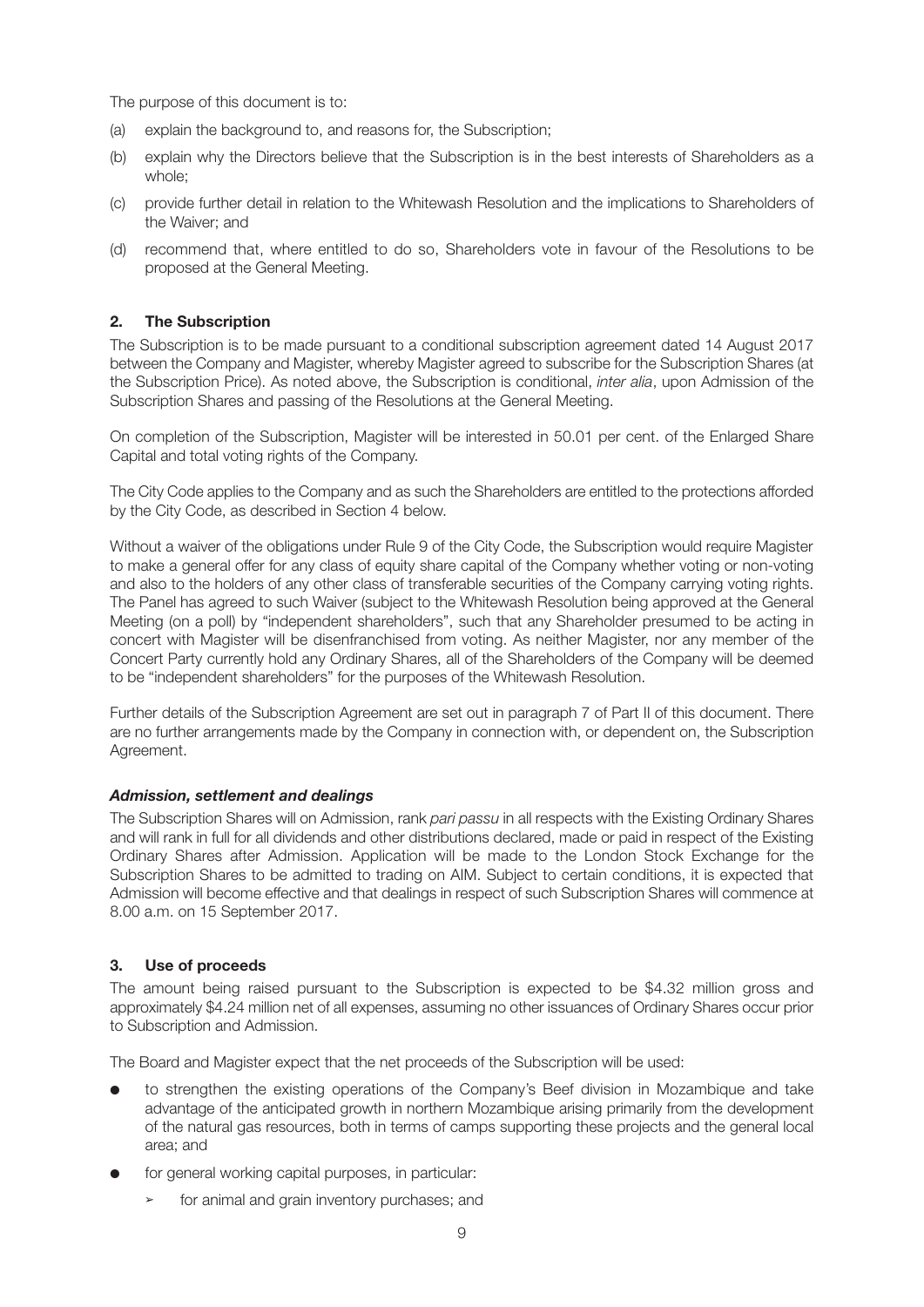**➢** to reduce the Group's requirements to draw down additional external banking facilities, thereby limiting exposure to high financing costs currently being experienced in Mozambique (at present ranging between 26.25 per cent. and 28.50 per cent. on the Group's borrowings).

#### **4. City Code on Takeovers and Mergers**

Under Rule 9 of the City Code, any person who acquires an interest (as such term is defined in the City Code) in shares which, taken together with the shares in which he and persons acting in concert with him are interested, carry 30 per cent. or more of the voting rights in a company which is subject to the City Code, is normally required to make a general offer to all of the remaining shareholders to acquire their shares.

Similarly, when any person, together with persons acting in concert with him, is interested in shares which in aggregate carry not less than 30 per cent. of the voting rights but does not hold shares carrying more than 50 per cent. of the voting rights of such a company, a general offer will normally be required if any further interest in shares are acquired by any such person which increases the percentage of shares carrying voting rights. These limits apply to the entire concert party as well as the total beneficial holdings of individual members. Such an offer would have to be made in cash at a price not less than the highest price paid by him, or by any member of the group of persons acting in concert with him, for any interest in shares in the company during the 12 months prior to the announcement of the offer.

**You should note that if the Subscription completes, Magister will hold 50.01 per cent. of the voting rights of the Company. In these circumstances, Magister would be permitted to make further purchases of Ordinary Shares without incurring an obligation under Rule 9 to make a general offer to all holders of Ordinary Shares. As long as the Concert Party holds more than 50 per cent., individual members of the Concert Party will be allowed to increase their holdings subject to Note 4 of Rule 9.1. As the Concert Party will hold more than 50 per cent. of the voting rights of the Company, members of the Concert Party (for so long as they continue to be treated as acting in concert) may accordingly increase their aggregate interest in shares without incurring any obligation under Rule 9 to make a general offer, although individual members of the Concert Party will not be able to increase their percentage interests in shares through or between a Rule 9 threshold without Panel consent.**

**The Panel has agreed, subject to the Whitewash Resolution being passed by Shareholders on a poll, to waive the requirement under Rule 9 of the City Code for Magister to make a mandatory offer for the entire issued ordinary share capital of the Company as would otherwise be required.**

#### **The Whitewash Resolution is subject to the approval of Shareholders on a poll where each Shareholder will be entitled to one vote for each Ordinary Share held.**

The Directors believe that it is in the best interests of the Company that the Whitewash Resolution be passed.

#### **5. About Magister**

Magister was established as a diversified investment vehicle focused on investments in Central and South Eastern Africa.

As described above, Magister is private limited company incorporated in the Republic of Mauritius on 10 September 2014 under the name "Magister Zimbabwe Limited" (its name having been changed to "Magister Investments Limited" on 20 June 2016).

Magister is wholly owned by Mauritius International Trust Company Limited, as trustee of the Casa Trust (a Mauritius registered trust). Mr. Hamish Rudland is the settlor of the Casa Trust and the beneficiaries of the Casa Trust are Mr. Rudland, his wife, Mrs. Bridgette Rudland and their three children (all of whom are under 18 years old). Neither Magister nor its concert parties currently hold or are beneficially interested in any Ordinary Shares or any other securities in Agriterra. Under the City Code all of the foregoing are presumed to be acting in concert.

Mr. Rudland has extensive experience in owning and managing companies in Zimbabwe, mainly in logistics, agriculture, agro processing, distribution and property sectors. Through this industry exposure Mr. Rudland and Magister became aware of Agriterra's operations in Mozambique. Further details on Mr. Rudland's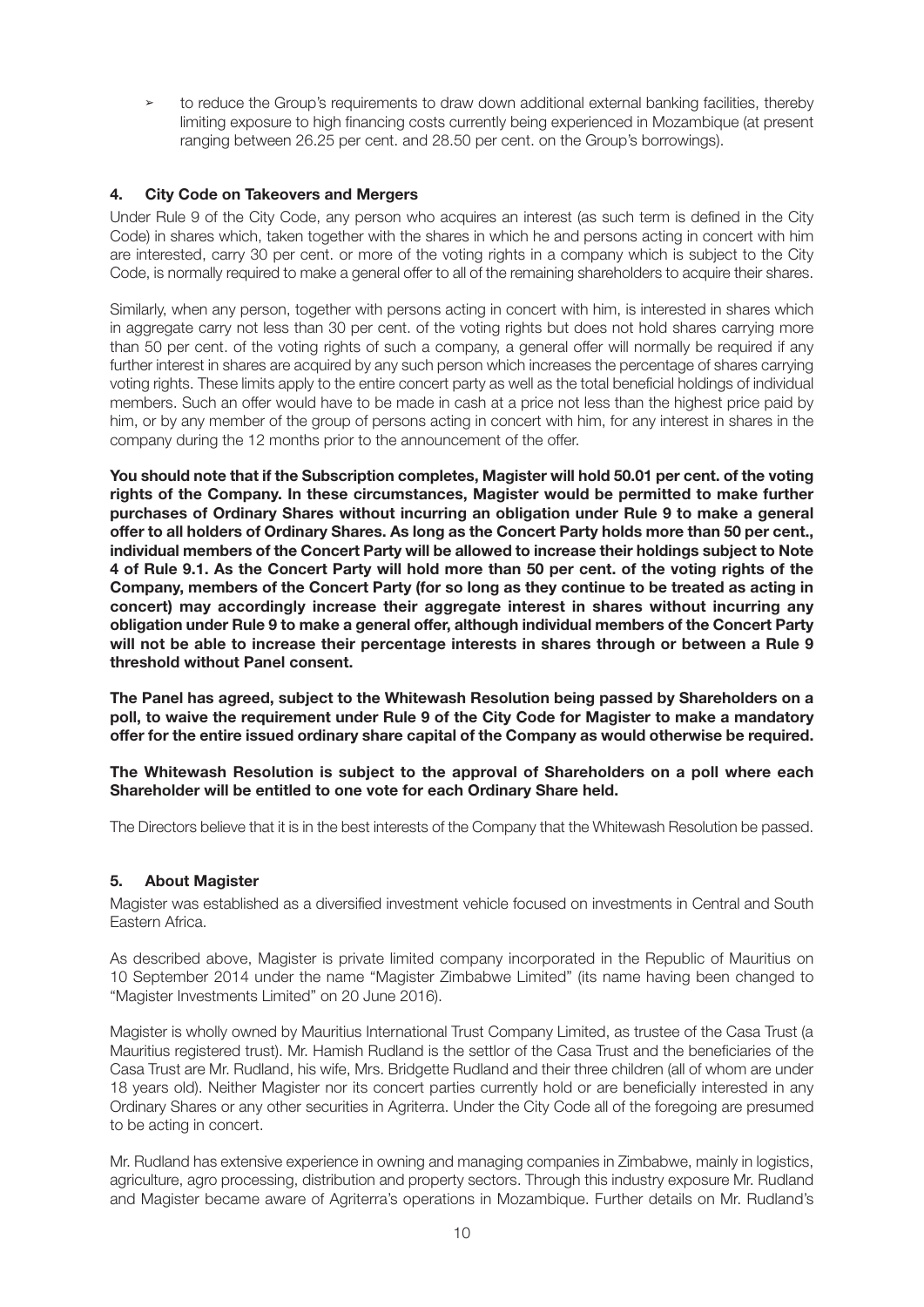background are set out at Section 8 below and further details on Magister and Mr. Rudland are set out in paragraph 3 of Part IV of this document.

#### **6. Intentions of Magister and Mr. Hamish Rudland**

Mr. Rudland has confirmed that he is not proposing, following the Subscription, to seek any change in the general nature of the Company's business, and has confirmed that he does not intend to take any action through his interest in the Company via Magister's shareholding or otherwise to alter the management of the Company (save as noted herein), the continued employment of the Group's employees (including any material change in conditions of employment), the location of the Company's places of business and the deployment of the Company's fixed assets.

Other than changes to be made in the ordinary course, Mr. Rudland intends to conduct the business of the Company in substantially the same manner as it is currently conducted and there are no plans to introduce any material change to the business of the Company. The priority is to return the Mozambique operations to profitability, principally through increased utilisation of assets and targeting crops and livestock that help deliver this strategy. Once the Group's operations have been stabilised and returned to profit, the Board will consider introducing other meat products for sale and also consider geographic expansion.

Mr. Rudland has also confirmed he has no intention to cause the Company to cease to maintain its AIM listing in respect of the Ordinary Shares.

In the event that the Subscription and Waiver are approved at the General Meeting, neither Magister nor any member of the Concert Party will be restricted from making an offer for the Company.

#### **7. Agriterra's business and prospects**

Agriterra is a pan-African agricultural company with operations principally focused on beef and maize trading and processing. The audited annual report and financial statements of the Group for the 10 month period ended 31 March 2017 were published by Agriterra on 17 July 2017. A website link to the audited annual report and financial statements is provided in Part III of this Document.

The period ended 31 March 2017 continued to be a challenging one for the Group as reflected in the results which show a loss after taxation and discontinued operations of \$3,774,000 (12 month period ended 31 May 2016: loss \$8,455,000), including an impairment charge against current and non-current assets of \$nil (12 month period ended 31 May 2016: \$3,069,000 arising against the Group's beef assets in Mozambique).

As Shareholders are aware from the annual report and financial statements, during the 10 month period ended 31 March 2017 the Board re-focussed efforts on the Group's Grain and Beef operations in Mozambique, following the decision to dispose of the Group's Cocoa operations in Sierra Leone, which was completed in June 2017.

The Board and Magister hold the view that there is significant development potential in Mozambique's agricultural markets, for a number of factors, including the following:

- as a result of the natural growth in demand which will develop as the local population gains spending power, coupled with the expected growth uplift that is expected to arise from the development of the liquefied natural gas ('LNG') industry in the north of the country, which now appears to be imminent through infrastructure and construction initiatives being implemented by a consortium of companies, led by ENI S.p.A (and including Galp Energia, ExxonMobile and others), which in early June 2017 announced a final investment decision to proceed with a \$7bn offshore LNG platform off the coast of Cabo Delgado, in north-east Mozambique. This development has already started to generate positive effects both for the country and in terms of demand for Agriterra's products (in particular, the Group's beef).
- since January 2017, the macro-economic and political environment in Mozambique has improved as a result of a number of factors, including a cease-fire agreement between FRELIMO and RENAMO, combined with the relative strengthening (and stability) of the Metical. Furthermore, the prevailing sentiment now is that the donor community and the IMF may soon resume much needed support to the Mozambique government, which is a significant positive change.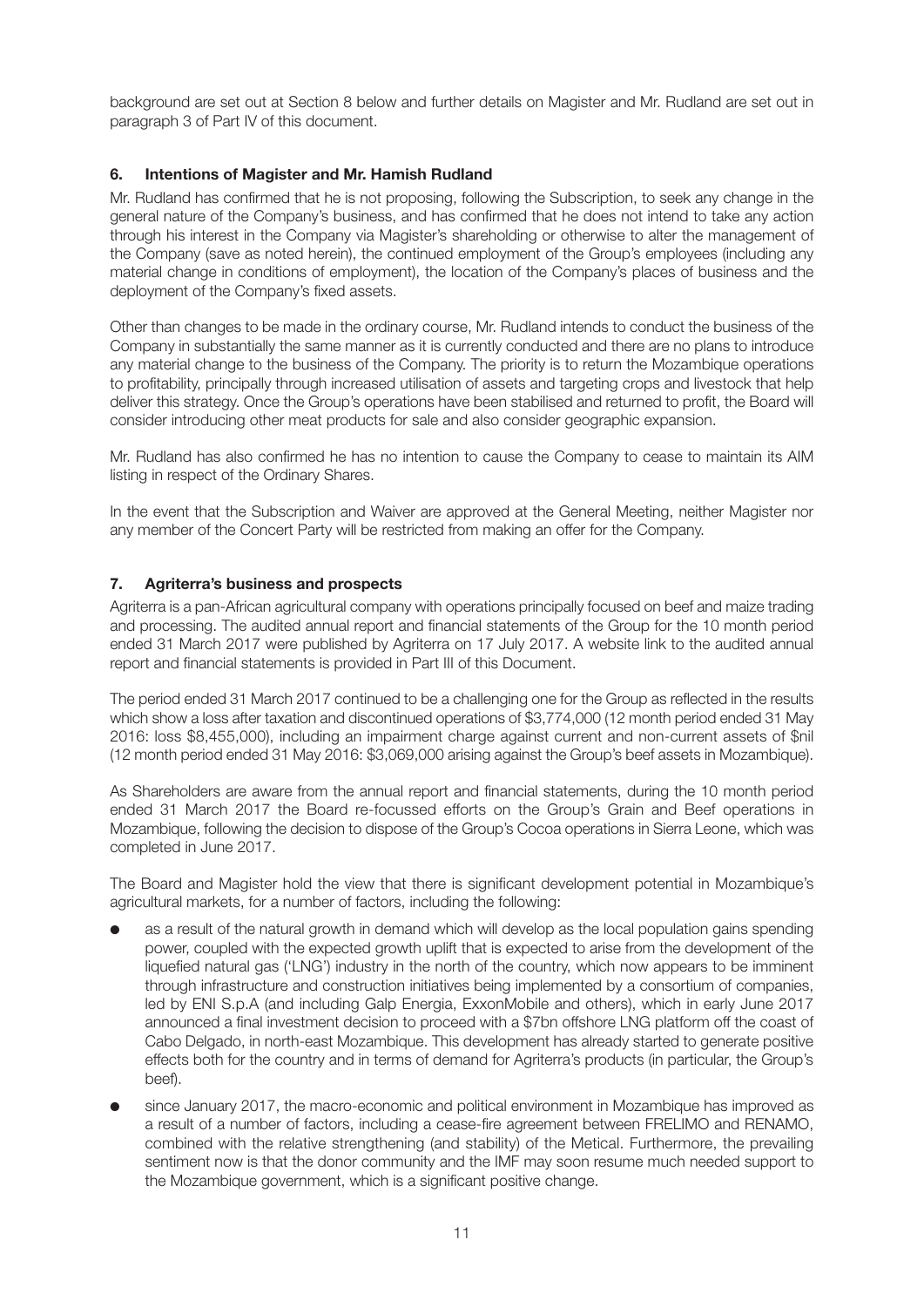two years of drought have now come to an end, with a return to normal or higher than normal rainfall in central to northern Mozambique, and Sub-Saharan Africa in general. The risk of damage to the maize harvest in Mozambique from armyworm infestation has also been alleviated and the crop is now being harvested with no evidence of any significant effect; the result is a sizeable harvest in many of the key staple agricultural products, including maize, in Mozambique and the wider region, which can only be beneficial to the poorer households who have been facing ever rising prices.

Although, the financial period ended 31 March 2017 as a whole was significantly and negatively impacted by the difficult trading conditions and whilst without a significant cash injection, the Group will not be in a position to take full advantage of development opportunities (due to working capital constraints), the recent environmental improvements are expected to lead to an improvement in trading conditions going forward.

Save as disclosed in the Company's audited consolidated accounts of the Company for the financial period ended 31 March 2017, issued on 18 July 2017 there has been no material or significant change in the financial or trading position of the Company since 31 March 2017, being the date of the Company's last audited accounts.

#### **8. Proposed Board changes**

It has been agreed that upon completion of the Subscription the composition of the Board will change. The Proposed New Directors will join the Board, and Andrew Groves will step down as a director. On Admission, the Board will comprise:

| Name                                              | Appointment                                             | Remarks                                        |
|---------------------------------------------------|---------------------------------------------------------|------------------------------------------------|
| Caroline Havers                                   | Non-Executive Chair                                     | <b>Director</b>                                |
| Daniel Cassiano-Silva                             | <b>Finance Director</b>                                 | <b>Director</b>                                |
| <b>Brendan Scott</b>                              | <b>Chief Operating Officer</b><br>- Mozambique          | Proposed New Director                          |
| Hamish Bryan Wilburn Rudland<br>Gary Ronald Smith | <b>Non-Executive Director</b><br>Non-Executive Director | Proposed New Director<br>Proposed New Director |

Brief biographies of the Proposed New Directors are set out below:

#### **Hamish Bryan Wilburn Rudland**, *Non-Executive Director*, aged 45

After graduating from Massey University, New Zealand in 1995, Mr Rudland returned to Zimbabwe in 1997 and started a passenger transport business under the brand "Pioneer Coaches". The business grew steadily throughout the late 1990's and early 2000's, by leveraging its balance sheet and borrowing from banks in an inflationary economy. In the early 2000's the business diversified into fuel tanker haulage. Thereafter, with foreign investors pulling out of Zimbabwe due to political and economic risk, Mr Rudland structured acquisitions of foreign-owned asset rich companies which he then listed on the Zimbabwe Stock Exchange (financed with external bank debt, leveraged on balance sheets with USD assets holding their value in a hyper-inflationary economy) including Tandem Scania in 2001, Clan Holdings Limited in 2002 and Unifreight Limited in 2005. The latter two companies have since been merged into Unifreight Africa Limited after "Pioneer Coaches" initially reverse listed into Clan Holdings in 2003.

Consolidation of these different entities offered opportunities to exploit synergies and reduce costs during the Zimbabwean hyper-inflation era which ended in 2009. In 2009, the US Dollar became the official trading currency of Zimbabwe, which immediately created huge balance sheet value in the assets held by the companies in which Mr Rudland had interests. As a result, he continued to acquire similar assets in areas where business synergies could be realised to grow market share.

The focus of Mr Rudland's businesses are logistics, agriculture, agro-processing, distribution and property. Mr Rudland has substantial investments in Zimbabwe Stock Exchange listed entities which focus on these core competencies but also synergise where advantages can be made. Mr. Rudland is a resident and citizen of Zimbabwe.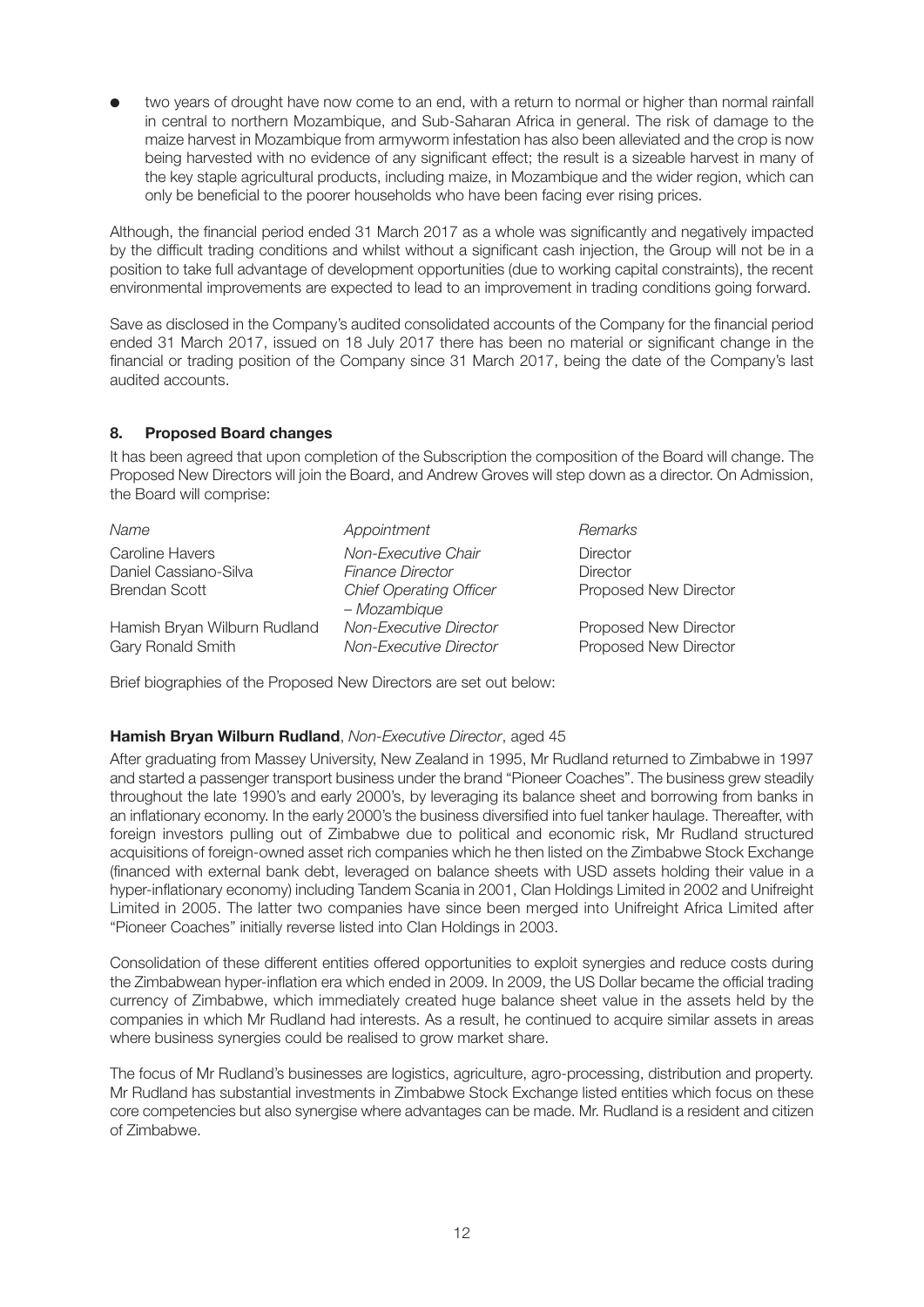Mr. Rudland is a current or past director of the following companies:

A Million Up Investments 86 (Pty) Limited Communication Communication Communication Communication Communication CFI Holdings Limited Dry Fly Trading (Private) Limited t/a JCBLink Holdsworth Holdings (Private) Limited Pioneer Development Company (Private) Limited Ramsway (Private) Limited Scanlink (Private) Limited Transport & Equipment Finance Company (Private) Limited TSL Limited Tredcor Zimbabwe (Private) Limited t/a Trentyre Umfurudzi Park (Private) Limited Unifreight Limited United Transport Zimbabwe Freight Limited Zimre Holdings Limited

*Present Past five years*

#### **Gary Ronald Smith**, *Non-Executive Director*, aged 49

Mr. Smith is an experienced finance professional and is currently a non-executive director of several companies, including Unifreight Africa Limited, a Zimbabwe based transport and logistics group which he was Finance Director and Chief Executive Officer of between 2013 and 2015. Mr. Smith worked in the UK for several years where he was employed at Deutsche Bank, University of Surrey and Foxhills Club & Resort. Upon returning to Africa he worked for a large transport and logistics company in Mozambique for four years before returning home to Zimbabwe and the above positions. Mr. Smith is a Chartered Accountant and a resident and citizen of Zimbabwe.

Mr. Smith is a current or past director of the following companies:

*Present Past five years* Unifreight Africa Limited None (No. 2016) and the Unifreight Africa Limited None (No. 2016) and the Unifre Scanlink (Private) Limited Tredcor Zimbabwe (Private) Limited t/a Trentyre Unifreight Limited

#### **Brendan Scott**, *Chief Operating Officer – Mozambique*, aged 42

Having studied agriculture in the UK, Mr. Scott returned to Zimbabwe to practice commercial farming. In 2000 he returned to the UK and worked in the irrigation sector for two years before moving across to the Special Works Division of ISG Plc. In 2009, Mr. Scott founded ESP International Limited which focused on Fuel Logistics, Quarrying Aggregates and manufacturing Concrete Products, Construction Services, Heavy Earth Moving Equipment and Plant Hire in the East and Southern African regions. He joined Agriterra in 2015 as the Chief Operating Officer for Mozambique.

Mr. Scott is a current or past director of the following companies:

*Present Past five years*

ESP International Limited None

As at the date of this document, none of the Proposed New Directors have a beneficial interest in the issued share capital of the Company. Mr Smith is a director of Unifreight and is therefore well known to Mr Rudland, who also sits on the same board. Mr Scott is employed by the Company as the Chief Operation Officer – Mozambique and is therefore ideally placed to provide operational insight to the Board.

There are no other matters under paragraph (g) of Schedule 2 of the AIM rules to be disclosed in connection with the Proposed New Directors.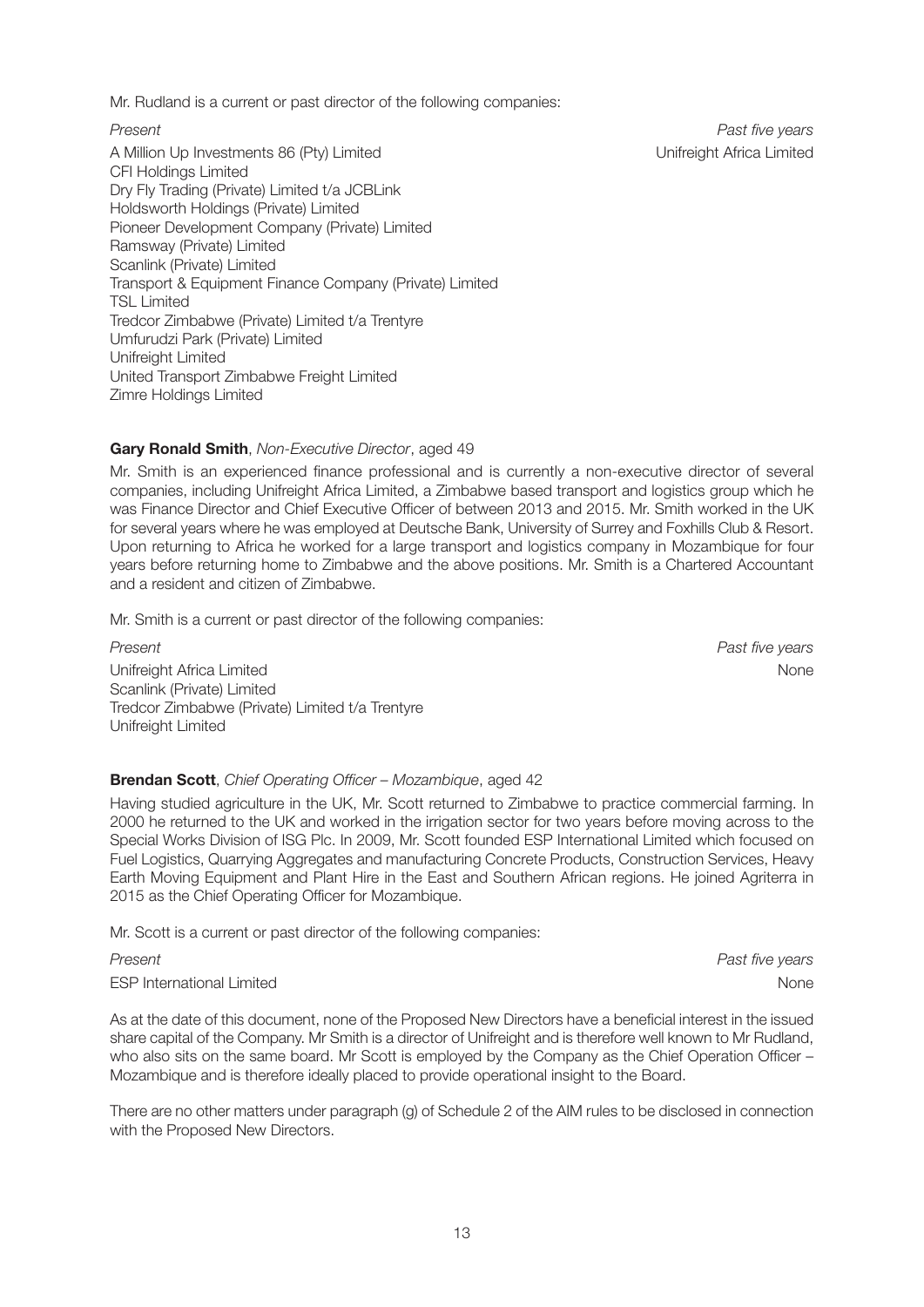For completeness, brief biographies of the Continuing Directors are set out below:

#### **Caroline Havers**, *Non-Executive Chair*, aged 58

Ms. Havers is a highly experienced litigation/dispute resolution lawyer having spent 30 years in international law firms working with clients operating in a variety of African jurisdictions and industry sectors. During her legal career, Ms. Havers has been both a partner and managing director of different law firms. She currently serves as compliance officer of the London office of a US law firm, provides ad hoc compliance and legal services to various clients and is a qualified CEDR Mediator (over 15 years' experience).

#### **Daniel Cassiano-Silva**, *Finance Director*, aged 39

Mr Cassiano-Silva has over 16 years of financial experience and a wealth of operational expertise gained in Mozambique, South Africa, Sierra Leone and the Democratic Republic of Congo with AIM quoted Paragon Resources PLC from 2009 until 2013 (where he held senior positions as Group Controller and Compliance Officer and Chief Financial Officer) and later Agriterra from 2013 to date (where he holds the position of Finance Director). During this time he played a pivotal role in implementing the business plans for these companies within the administrative and finance functions as well as operational matters. Prior to joining Paragon, Mr Cassiano-Silva worked with Deloitte LLP as a Senior Audit Manager until 2009 and is a Chartered Accountant.

#### **9. Independent advice**

The City Code requires the Board to obtain competent independent advice regarding the merits of the transaction which is the subject of the Whitewash Resolution, the controlling position which it will create, and the effect which it will have on the Shareholders generally.

Cantor Fitzgerald Europe, as the Company's nominated adviser and broker, has provided formal advice to the Board regarding the Subscription and in providing such advice, Cantor Fitzgerald Europe has taken into account the Directors commercial assessments.

Cantor Fitzgerald Europe confirms that it is independent of Magister and has no commercial relationship with Magister.

#### **10. General Meeting**

The Directors currently do not have existing authorities to allot shares. Accordingly, in order for the Company to allot and issue the Subscription Shares, the Company needs to first obtain approval from its Shareholders to grant to the Board the authority to allot the Subscription Shares.

In addition to the Whitewash Resolution described at paragraphs 2 and 4 above, the Company is therefore also seeking Shareholder authority to grant the Directors with authority to allot the Subscription Shares.

Set out at the end of this document is a notice convening the General Meeting of the Company to be held at 11.00 on 14 September 2017 at The Winchester Suite, The Washington Mayfair Hotel, 5 Curzon Street, London W1J 5HE, at which the Resolutions will be proposed. Please note that the summary and explanation set out below is not the full text of the Resolutions and Shareholders should read the full text of the Resolutions as set out in the Notice of General Meeting before returning their Forms of Proxy.

The Resolutions are all inter-conditional such that if any Resolution is not passed by Shareholders at the General Meeting, the Waiver will not be effective and Subscription will not proceed. The Resolutions can be summarised as follows:

- Resolution  $1 -$  an ordinary resolution (to be taken on a poll of the shareholders voting in person and by proxy) to seek the approval of the shareholders to waive the obligation on Magister to make a general offer to the remaining shareholders to acquire their shares which would otherwise arise under Rule 9 as a result of the Subscription; and
- Resolution 2 an ordinary resolution to seek the approval of Shareholders to authorise the Directors to allot the Subscription Shares.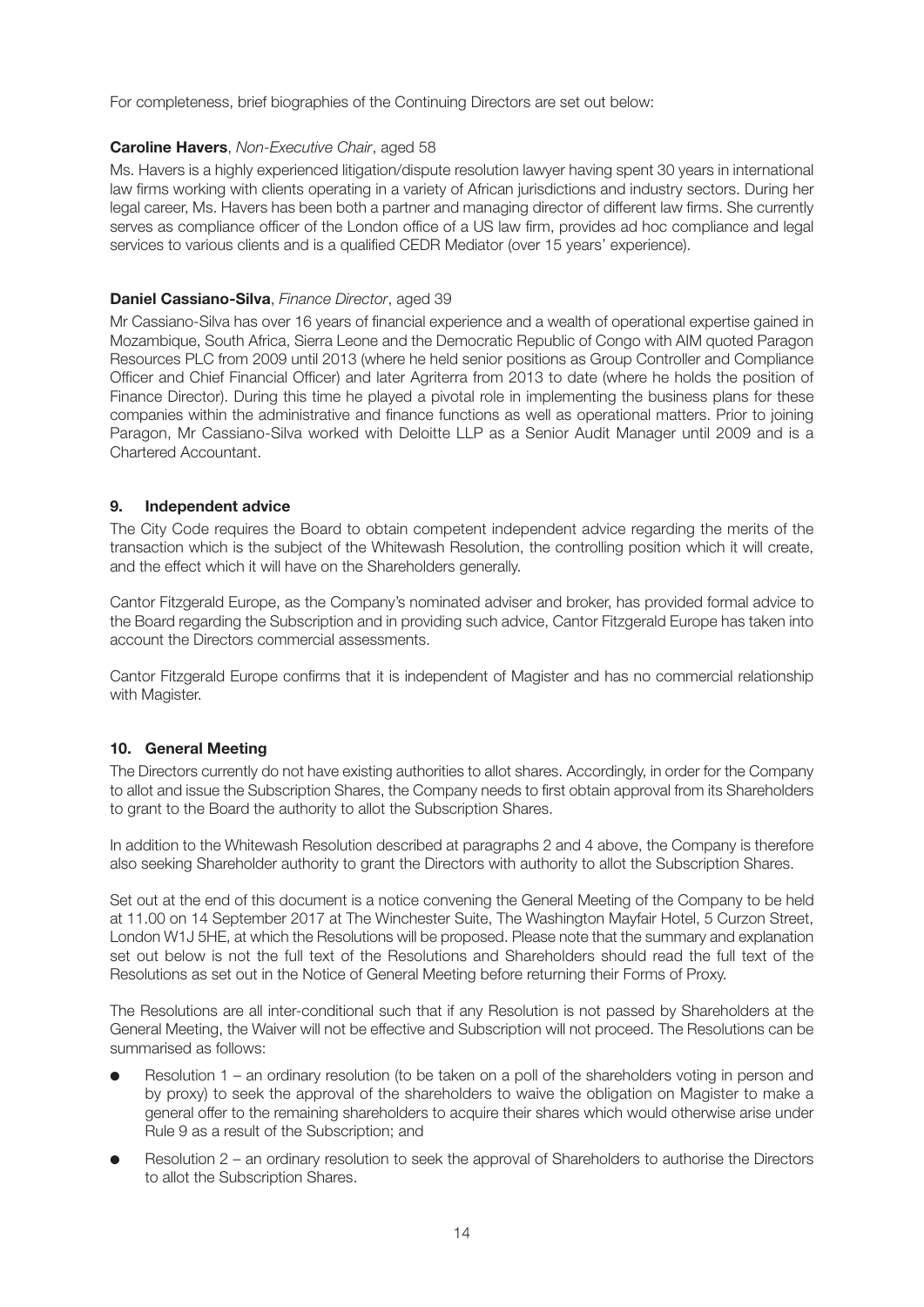#### **11. Action to be taken**

A Form of Proxy is enclosed for use by Shareholders at the General Meeting. Whether or not Shareholders intend to be present at the General Meeting, Shareholders are asked to complete, sign and return the Form of Proxy to the Company's transfer agent, Neville Registrars Limited, Neville House, 18 Laurel Lane, Halesowen, B63 3DA, as soon as possible and, in any event, not later than 11.00 a.m. on 12 September 2017. The completion and return of a Form of Proxy will not preclude you from attending the General Meeting and voting in person if you so wish. If a Shareholder has appointed a proxy, and attends the General Meeting in person, his proxy appointment will automatically be terminated and his vote in person will stand in its place.

If you hold shares in CREST, you may appoint a proxy in accordance with the procedures set out in the notice convening the General Meeting set out at the end of this document.

Please note that Neville Registrars Limited cannot provide any financial, legal or tax advice on the merits of the Subscription.

#### **12. Further information**

Your attention is drawn to Part II of this document which contains further information relating to Magister and Agriterra.

#### **13. Recommendation to shareholders**

The Directors, who have been so advised by Cantor Fitzgerald Europe, consider that the Waiver and the issue of Subscription Shares are fair and reasonable and are in the best interests of the Company and Shareholders as a whole.

**Accordingly, the Board unanimously recommends Shareholders to vote in favour of the Resolutions to be proposed as they intend to do in respect of their own beneficial holdings which equates to 1.42 per cent. of the Issued Share Capital of the Company.**

Yours faithfully

**Caroline Havers** *Chair*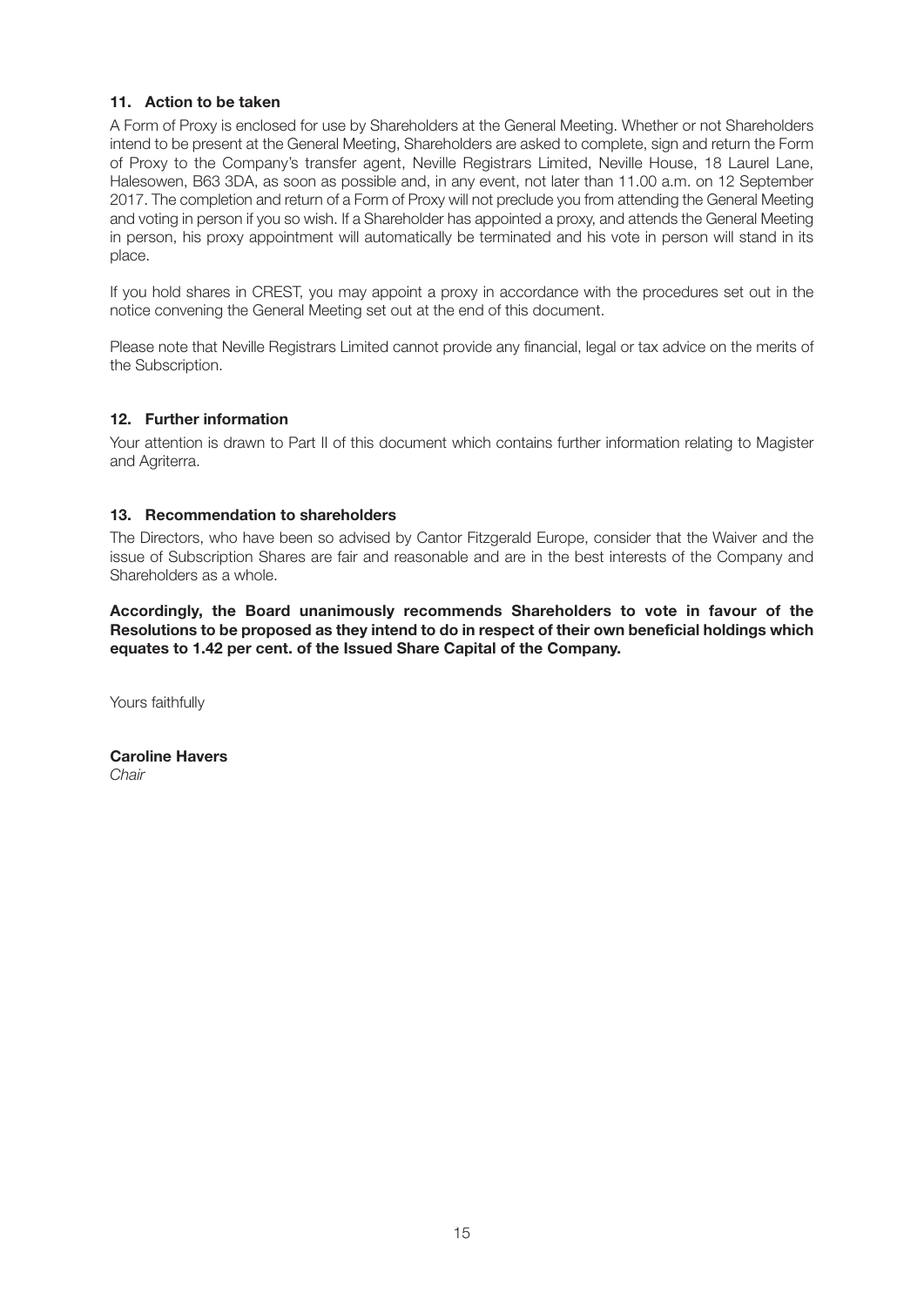#### **PART II**

#### **ADDITIONAL INFORMATION**

#### **1. Responsibility**

- (i) The Directors accept responsibility for the information contained in this document, save for information in relation to Magister. To the best of the knowledge and belief of the Directors (who have taken all reasonable care to ensure that such is the case) such information is in accordance with the facts and does not omit anything likely to affect the import of such information.
- (ii) Mr. Hamish Rudland accepts responsibility for the information contained in this Circular relating to Magister and its intentions. To the best of the knowledge and belief of the directors of Magister (who have taken all reasonable care to ensure that such is the case) such information is in accordance with the facts and does not omit anything likely to affect the import of such information.

#### **2. The Directors of Agriterra**

(a) The Directors of the Company are:

| Name                             | Appointment                                           |
|----------------------------------|-------------------------------------------------------|
| Caroline Havers<br>Andrew Groves | Non-Executive Chair<br><b>Chief Executive Officer</b> |
| Daniel Cassiano-Silva            | <i><b>Finance Director</b></i>                        |

- (b) The Company does not have (and is not required to have) a company secretary.
- (c) The registered office of the Company is at Richmond House, St. Julian's Avenue, St. Peter Port, Guernsey, GY1 1GZ.

#### **3. The Directors of, and additional information on, Magister**

The Directors of Magister are Mr. Amal Arpun Autar and Mrs. Reena Doolub, both of whom are professional corporate administrators based in Mauritius, with extensive experience in offshore financial matters, and hold their positions as directors of Magister by virtue of their employment with Mauritius International Trust Company Limited, which is licensed by the Financial Services Commission of Mauritius; Mauritius International Trust Company Limited was originally incorporated under the name "LXL International Ltd" on 15 December 1993 and changed its name to Mauritius International Trust Company Limited on 22 June 1995.

The principal activity of Magister is to act as a diversified investment company focused on investments in Central and South Eastern Africa. Magister was incorporated in the Republic of Mauritius under the name Magister Zimbabwe Limited on 10 September 2014 under registered number 125293 C1/GBL; its registered office is the 4th Floor, Ebene Skies, Rue de L'Institut, Ebene, Republic of Mauritius. Magister Zimbabwe Limited subsequently changed its name to Magister Investments Limited on 20 June 2016.

Magister is wholly owned by Mauritius International Trust Company Limited, as trustee of the Casa Trust (a Mauritius registered trust). Mr. Hamish Rudland is the settlor of the Casa Trust and the beneficiaries of the Casa Trust are Mr. Rudland, his wife, Mrs. Bridgette Rudland and their three children (all of whom are under 18 years old). Neither Magister nor its concert parties currently hold or are beneficially interested in any Ordinary Shares or any other securities in Agriterra.

#### **4. Interests and dealings**

(a) For the purposes of this paragraph 4 of Part II:

(i) **"arrangement**" includes any indemnity or option arrangements, and any agreement or understanding, formal or informal, of whatever nature, relating to relevant securities which may be an inducement to deal or refrain from dealing;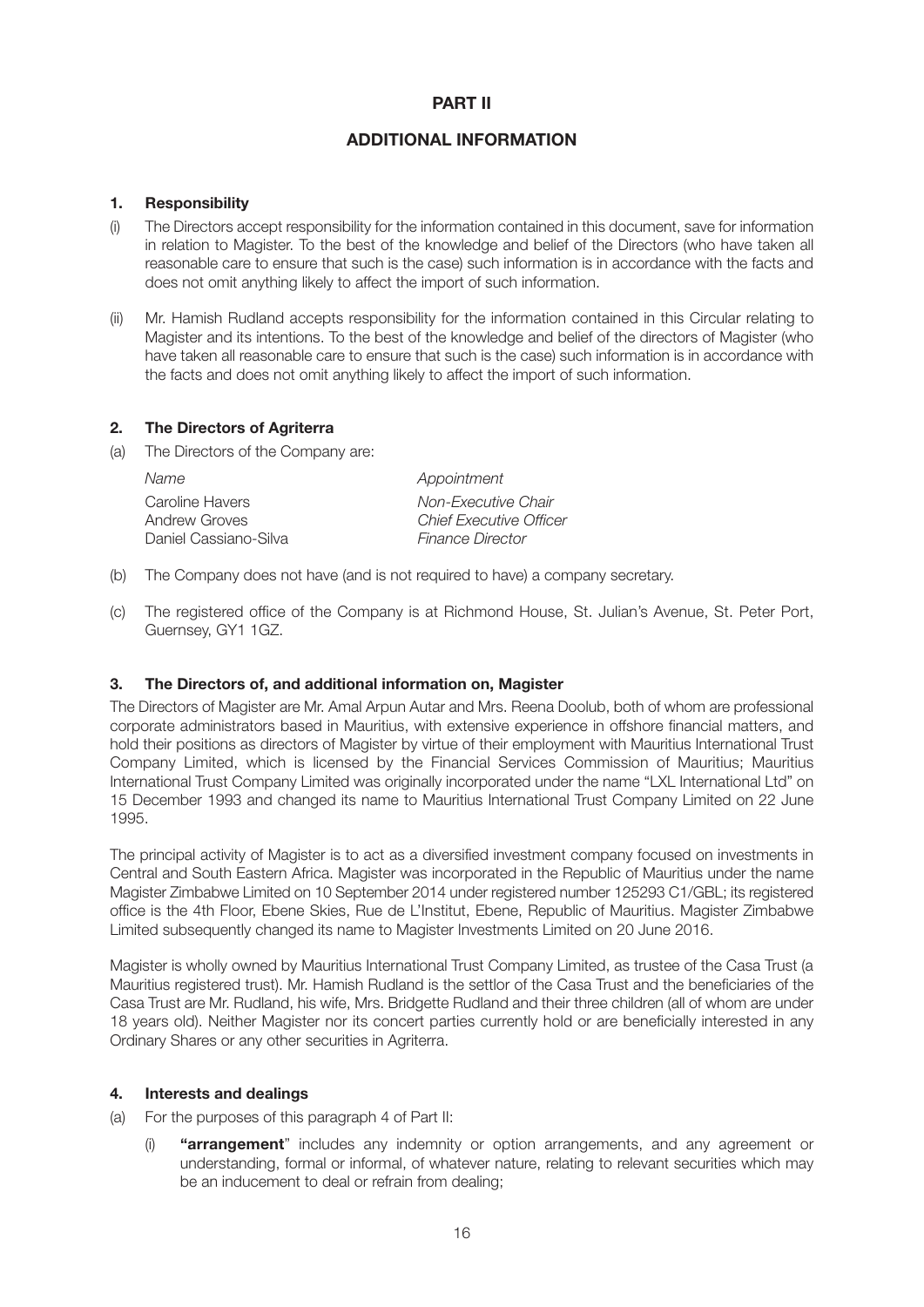- (ii) "**connected persons**" means, in relation to a director, those persons whose interests in shares the director would be required to disclose pursuant to Part 22 of the Companies Act 2006 and related regulations and includes any spouse, civil partner, infants (including step children), relevant trusts and any company in which a director holds at least one third of its voting share capital or which is accustomed to act in accordance with the directions or instructions of that director;
- (iii) "**dealings, dealt and deal**" includes the following:
	- (A) the acquisition or disposal of securities, of the right (whether conditional or absolute) to exercise or direct the exercise of the voting rights attaching to securities, or of general control of securities;
	- (B) the taking, granting, acquisition, disposal, entering into, closing out, termination, exercise (by either party) of any rights under, or variation of an option (including a traded option contract) in respect of any securities;
	- (C) subscribing or agreeing to subscribe for securities;
	- (D) the exercise or conversion, whether in respect of new or existing securities, of any securities carrying conversion or subscription rights;
	- (E) the acquisition of, disposal of, entering into, closing out, exercise (by either party) of any rights under, or variation of, a derivative referenced, directly or indirectly, to securities;
	- (F) entering into, terminating or varying the terms of any agreement to purchase or sell securities;
	- (G) any other action resulting, or which may result, in an increase or decrease in the number of securities in which a person is interested or in respect of which he has a short position; and
	- (H) the redemption or purchase of, or taking or exercising an option over, any of its own relevant securities by the Company;
- (iv) **"derivative**" includes any financial product whose value in whole or in part is determined directly or indirectly by reference to the price of an underlying security;
- (v) "**disclosure date**" means close of business on 11 August 2017, being the latest practicable date prior to the publication of this document;
- (vi) "**disclosure period**" means the period commencing on 12 August 2016 (being the date twelve months prior to the disclosure date) and ending on 11 August 2017 (being the latest practicable date prior to the publication of this document);
- (vii) "**financial collateral arrangements**" are arrangements during the offer period whereby either the Company or Magister or any person acting in concert with either of them, enters into, or takes action to unwind, a security financial collateral arrangement which provides a right for the collateral-taker to use and dispose of relevant securities of the Company as if it were the owner of those relevant securities (a "right of use"), or enters into, or takes action to unwind, a title transfer collateral arrangement in respect of relevant securities of the Company;
- (viii) **"interested**" means where a person has long economic exposure, whether absolute or conditional, to changes in the price of securities, and in those circumstances that person will be treated as interested in those securities. A person who only has a short position in securities will not be treated as interested in those securities. In particular, a person will be treated as having an interest in securities if:
	- (A) he owns them;
	- (B) he has the right (whether conditional or absolute) to exercise or direct the exercise of voting rights attaching to them or has general control of them;
	- (C) by virtue of any agreement to purchase, an option or derivative he:
		- (1) has the right or option to acquire them or call for their delivery; or
		- (2) is under an obligation to take delivery of them, whether the right, option or obligation is conditional or absolute and whether it is in the money or otherwise; or
	- (D) he is a party to any derivative:
		- (1) whose value is referenced to their price; and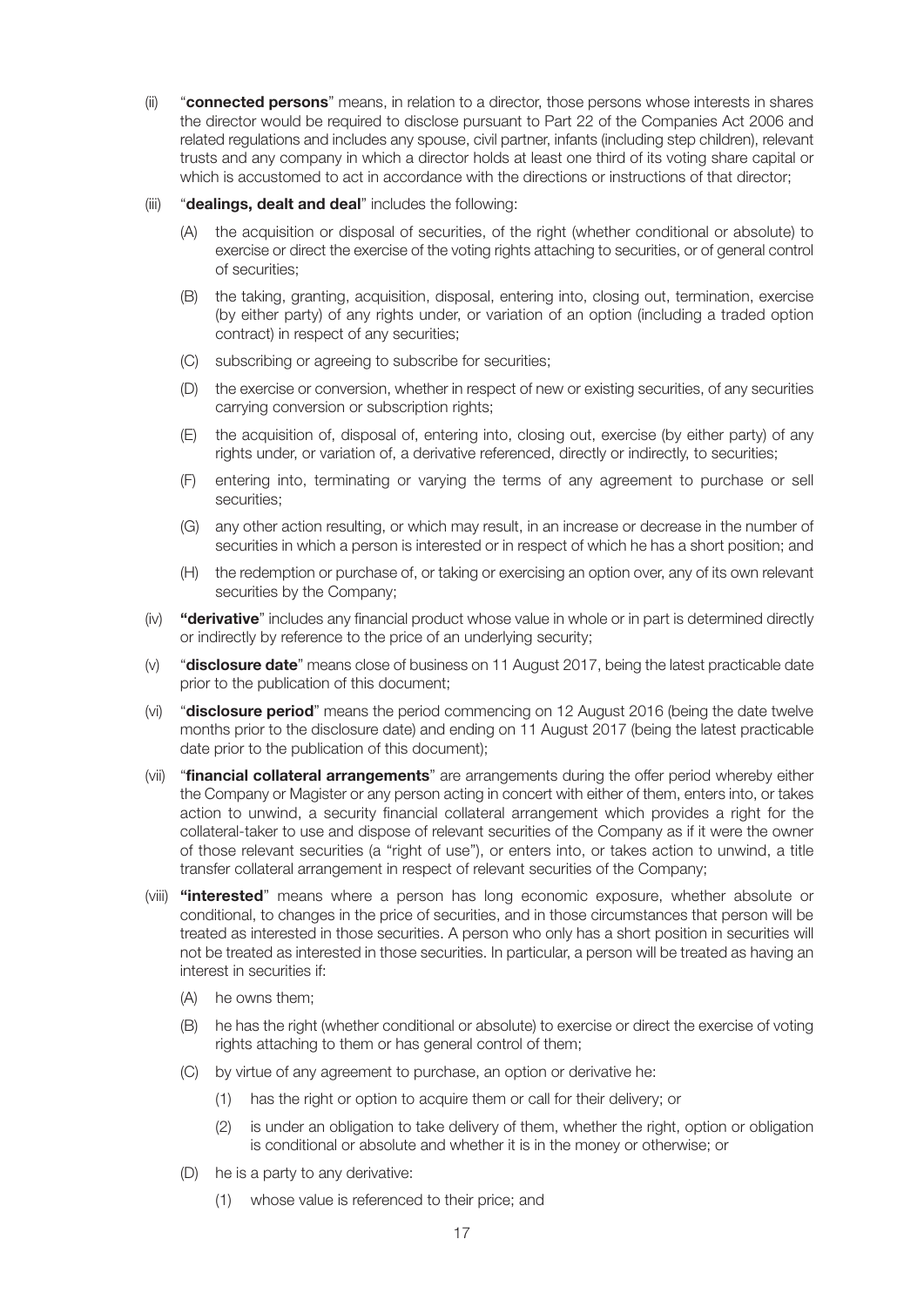- (2) which results, or may result, in his having a long position in them;
- (ix) "**long position**" means, in relation to a person's position in respect of a security, that he: (a) will benefit economically if the price of that security goes up; (b) will suffer economically if the price of that security goes down; (c) has the right or option to acquire it or to put it on to another person; or (d) is under an obligation to take delivery of it;
- (x) **"person**" means an individual, firm, partnership, association, any joint venture, company, government, state or agency of a state, local or municipal authority or government body (whether or not having separate legal personality);
- (xi) "**persons acting in concert**" means any person whose interests the Company would be required to disclose pursuant to the City Code. This would include:
	- (A) the Company's parent company, subsidiaries and fellow subsidiaries, and their associated companies, and companies of which such companies are associated companies (for this purpose ownership or control of 20 per cent. or more of the equity share capital of a company is regarded as the test of associated company status);
	- (B) the Company's directors, their close relatives and related trusts;
	- (C) a pension fund of: (i) the Company; or (ii) any company falling into paragraph (A) of this definition (unless such fund is managed under an agreement or arrangement with an independent third party which gives such third party an absolute discretion regarding dealing, voting and offer acceptance decisions);
	- (D) a fund manager (including an exempt fund manager) with any investment company, unit trust or other person whose investments such fund manager manages on a discretionary basis, in respect of the relevant investment accounts;
	- (E) a connected adviser to the Company;
	- (F) any person controlling, controlled by or under the same control as any connected adviser falling within (E) above (except an exempt fund manager or an exempt principal trader); and
	- (G) any person who has an arrangement of the kind referred to in Note 6 on Rule 8 of the City Code with the Company or with any person acting in concert with the Company;
- (xii) "**relevant securities**" includes:
	- (A) securities of the Company which carry voting rights;
	- (B) equity share capital of the Company; and
	- (C) securities of the Company which carry conversion or subscription rights into any of the foregoing; and
- (xiii) "**short position**" includes any short position under a derivative, any agreement to sell or any delivery obligation or any right to require another person to purchase or take delivery of any relevant securities of the Company, whether conditional or absolute and whether in the money or otherwise. A person will have a short position in a security if he: (a) will benefit economically if the price of that security goes down; (b) will suffer economically if the price of that security goes up; (c) has the right or option to dispose of it or to put it on to another person; or (d) is under an obligation to deliver it to another person.
- (b) As at the disclosure date, the total issued share capital of the Company is 1,061,818,478 Ordinary Shares and 155,000,000 deferred shares. The Company has in issue options and warrants convertible into 33,169,998 Ordinary Shares of which 30,002,006 were exercisable.
- (c) The interests of the Directors and their families and the interests of their connected persons in the issued share capital of the Company as at the disclosure date and as they are expected to be immediately following Admission are as follows:

|               |                 | Immediately prior to Admission |                 | Immediately following Admission |
|---------------|-----------------|--------------------------------|-----------------|---------------------------------|
|               | No. of Ordinarv | % of Existing                  | No. of Ordinarv | % of Enlarged                   |
| Director      |                 | Shares Ordinary Shares         | Shares          | <b>Share Capital</b>            |
| Andrew Groves | 15,040,000      | 1.42%                          | 15,040,000      | 0.71%                           |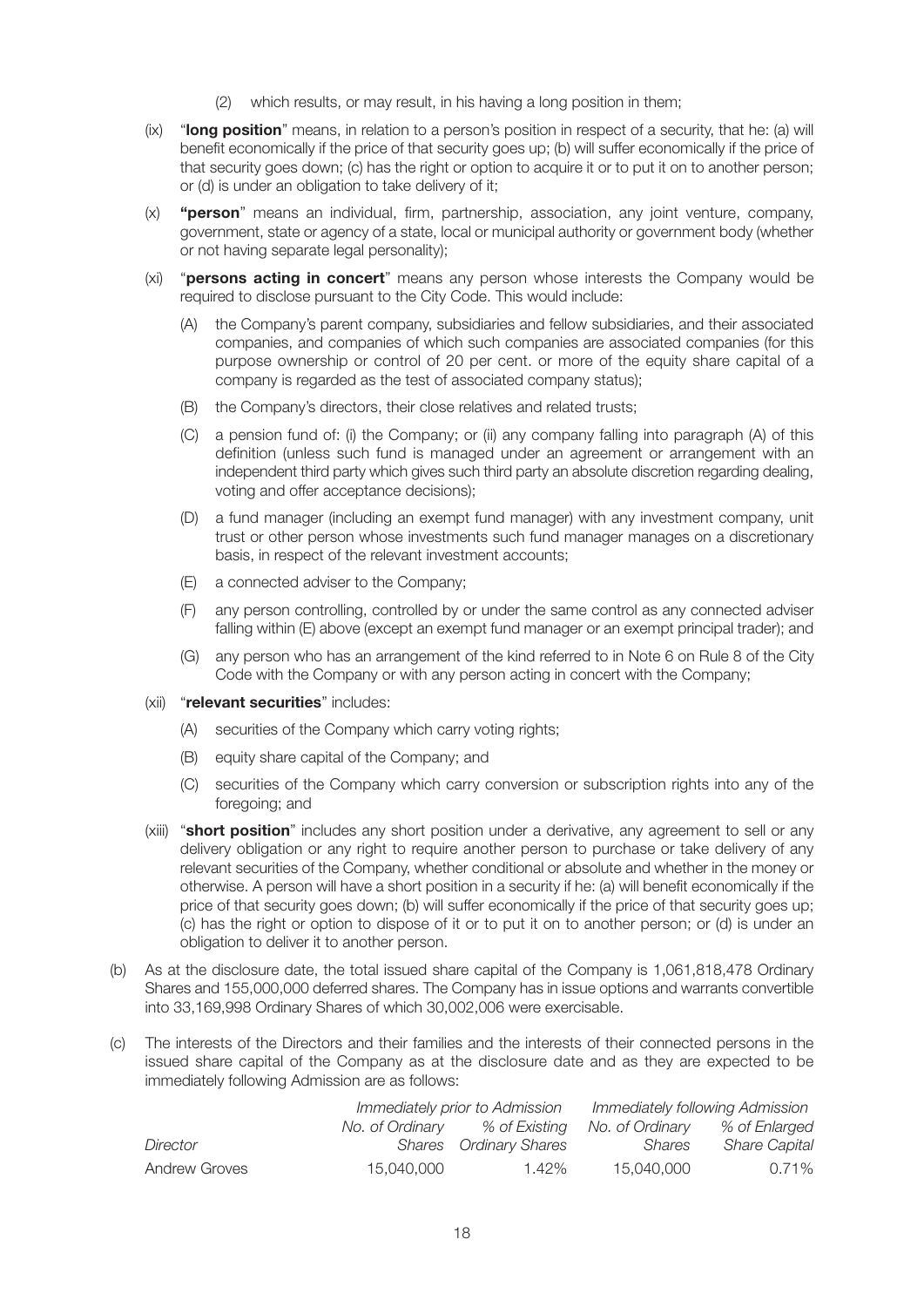(d) At the disclosure date, there were outstanding rights to subscribe for Ordinary Shares granted to certain Directors and Proposed New Directors as follows:

#### **Options**

|                       | No. of Ordinary |                   |                          |             |
|-----------------------|-----------------|-------------------|--------------------------|-------------|
| Director              | Shares          | Exercise price    | Date of grant            | Expiry date |
| Daniel Cassiano-Silva | 2.500.000       | 1.47 <sub>D</sub> | 15 May 2014 <sup>1</sup> | 15 May 2019 |

1 These options vest 20 per cent. per annum on the first to fifth anniversary from the date of grant.

| <b>Warrants</b> |                 |              |               |             |
|-----------------|-----------------|--------------|---------------|-------------|
| Proposed New    | No. of Ordinary | Subscription |               |             |
| Directors       | Shares          | price        | Date of issue | Expiry date |
| Brendan Scott   | 18,500,000      | 0.65p        | 1 June 2015   | 1 June 2021 |

(e) The interests of Magister in the issued share capital of the Company as at the disclosure date and as they are expected to be immediately following Admission are as follows:

|                              | Immediately prior to Admission |                               | Immediately following Admission |                      |
|------------------------------|--------------------------------|-------------------------------|---------------------------------|----------------------|
|                              | No. of Ordinarv                | % of Existing                 | No. of Ordinary                 | % of Enlarged        |
|                              |                                | <b>Shares</b> Ordinary Shares | Shares                          | <b>Share Capital</b> |
| Magister Investments Limited | Nil                            |                               | Nil 1.062.243.291               | 50.01%               |

- (f) At the disclosure date there were no outstanding rights to subscribe for Ordinary Shares granted to Magister.
- (g) Magister has not dealt in Ordinary Shares during the disclosure period.
- (h) As at the disclosure date, save as disclosed in this paragraph 4 of this Part II:
	- (i) neither Magister, its directors nor any person acting in concert with Magister had any interest in or right to subscribe for or had any short position in relation to, any relevant securities;
	- (ii) neither Magister, its directors nor any person acting in concert with Magister has dealt in any relevant securities in the disclosure period;
	- (iii) neither Magister, its directors nor any person acting in concert with Magister has borrowed or lent (including any financial collateral arrangements) any relevant securities save for any borrowed shares which have either been on-lent or sold;
	- (iv) neither the Company nor any of the Directors (nor any members of their respective immediate families, related trusts or, so far as the Directors are aware, connected persons) had any interest in or right to subscribe for, or had any short position in relation to any relevant securities or any securities of Magister;
	- (v) no person acting in concert with the Company, no person with whom the Company or any person acting in concert with the Company has any arrangements nor any of the Directors had an interest in or right to subscribe for any relevant securities or any short position in relation to any relevant securities; and
	- (vi) neither the Company nor any person acting in concert with the Company has borrowed or lent (including any financial collateral arrangements) any relevant securities save for any borrowed shares which have either been on-lent or sold.
- (i) The Company has not redeemed or purchased any relevant securities during the disclosure period.
- (j) No asset is being injected into the Company in connection with the proposals set out in this document.

#### **5. Major Shareholders**

As at 11 August 2017 (being the latest practicable date prior to publication of this document), in so far as known to the Company, the following persons had an interest in the Company's issued Ordinary Share capital which is notifiable under DTR 5 (each, a "**Notifiable Interest**"):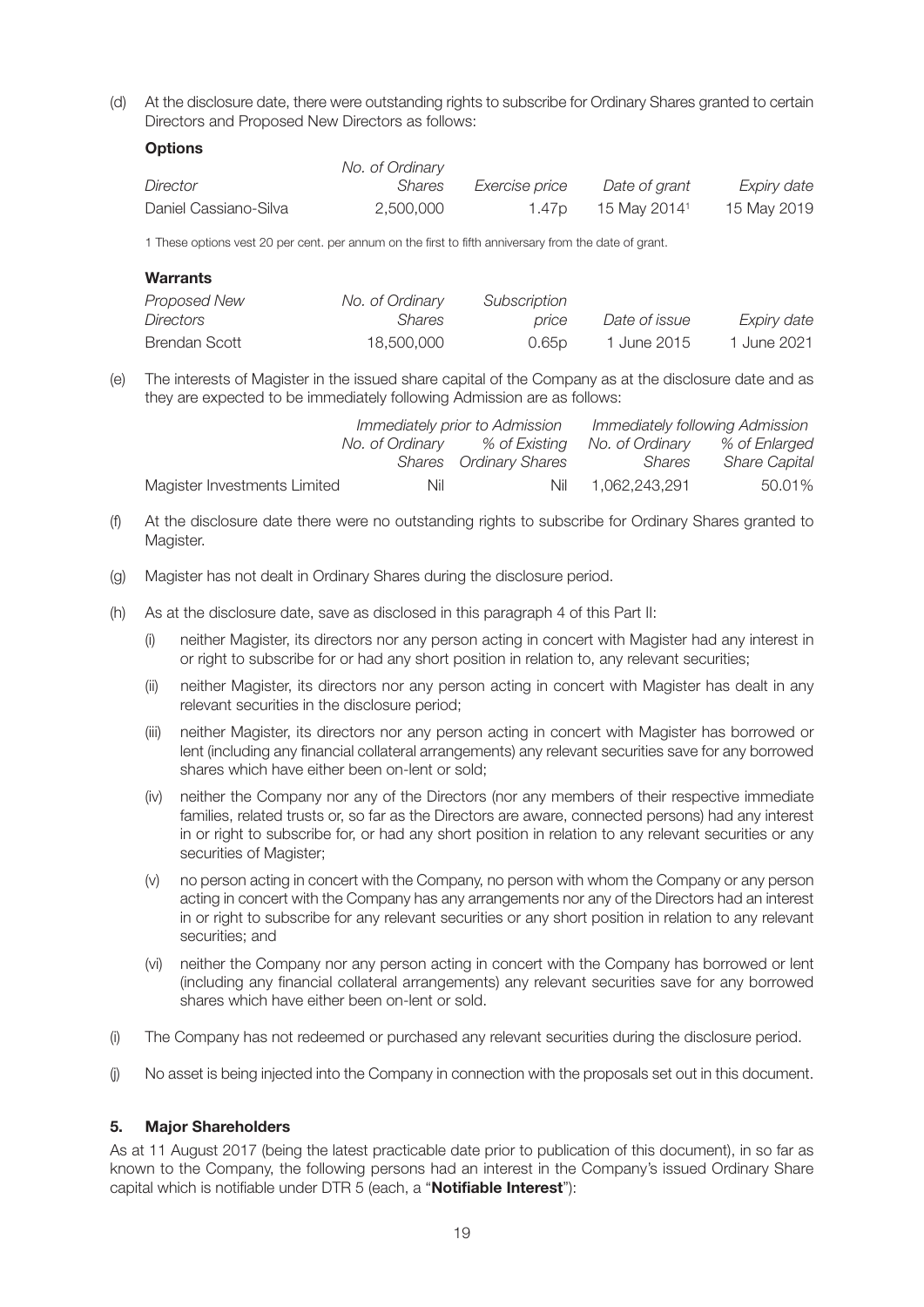|                                 | Immediately prior to Admission |                                 | Immediately following Admission |                      |
|---------------------------------|--------------------------------|---------------------------------|---------------------------------|----------------------|
|                                 | Number of issued               | % of Existing                   | No. of Ordinary                 | % of Enlarged        |
| Shareholder                     |                                | Ordinary Shares Ordinary Shares | <b>Shares</b>                   | <b>Share Capital</b> |
| Beyond Africa Fund Limited      | 106,776,005                    | 10.06%                          | 106,776,005                     | 5.03%                |
| William Philip Seymour Richards | 98,250,000                     | 9.25%                           | 98,250,000                      | 4.63%                |
| Global Resources Fund           | 67,888,600                     | 6.39%                           | 67,888,600                      | 3.20%                |
| Libra Fund LP                   | 52,729,574                     | 4.97%                           | 52,729,574                      | 2.48%                |
| Gersec Trust Reg.               | 51,336,989                     | 4.83%                           | 51,336,989                      | 2.42%                |
| Oppenheimer Funds, Inc.         | 40,000,000                     | 3.77%                           | 40,000,000                      | 1.88%                |
| World Precious Minerals Fund    | 38,476,200                     | 3.62%                           | 38,476,200                      | 1.81%                |
| Peter Gyllenhammer AB           | 32,730,075                     | 3.08%                           | 32,730,075                      | 1.54%                |

Save as set out above, the Company is not aware of any other Notifiable Interests.

#### **6. Directors' service agreements and letters of appointment**

Each of the Directors has entered into an agreement with the Company providing for them to act as a Director. Their annual fees, excluding all reasonable expenses incurred in the course of their duties which will be reimbursed by the Company, and other principal terms of such agreements are summarised in the table below:

| Name                     | Position                       | Effective date<br>of contract | Current annual<br>remuneration<br><i>(including other</i> )<br>benefits) | Compensation on<br>early termination                                                                                                                          | Notice period |
|--------------------------|--------------------------------|-------------------------------|--------------------------------------------------------------------------|---------------------------------------------------------------------------------------------------------------------------------------------------------------|---------------|
| <b>Andrew Groves</b>     | <b>Chief Executive Officer</b> | pre-2009                      | GBP100,000                                                               | It has been agreed<br>that Mr. Groves will<br>step down as a<br>director with<br>immediate effect on<br>Admission and receive<br>payment in lieu of<br>notice | 3 months      |
| Daniel<br>Cassiano-Silva | <b>Chief Finance Officer</b>   | 5 August<br>2013              | GBP135,000                                                               | Not applicable                                                                                                                                                | 3 months      |
| Caroline Havers          | Non-Executive Chair            | 29 April<br>2016              | GBP30,000                                                                | Not applicable                                                                                                                                                | 3 months      |

The Proposed Directors (aside from Mr. Scott whose existing contractual arrangements will continue in force) will enter into service agreements and/or non-executive letters of appointment with the Company upon completion of the Subscription on the following terms:

|                      |                           |                               | Current annual<br>remuneration       |                                      |               |
|----------------------|---------------------------|-------------------------------|--------------------------------------|--------------------------------------|---------------|
| Name                 | Position                  | Effective date<br>of contract | <i>lincluding other</i><br>benefits) | Compensation on<br>early termination | Notice period |
|                      |                           |                               |                                      |                                      |               |
| Hamish Rudland       | Non-Executive Director    | Admission                     | Nil                                  | Not applicable                       | 3 months      |
| <b>Brendan Scott</b> | <b>Executive Director</b> | January<br>2015               | US\$144.000                          | Not applicable                       | 3 months      |
| Gary Smith           | Non-Executive Director    | Admission                     | Nil                                  | Not applicable                       | 3 months      |

There are no other service contracts between the Directors and the Company or any of its subsidiaries and no service contracts have been entered into nor have existing service contracts been replaced or amended during the period of six months prior to the date of this document.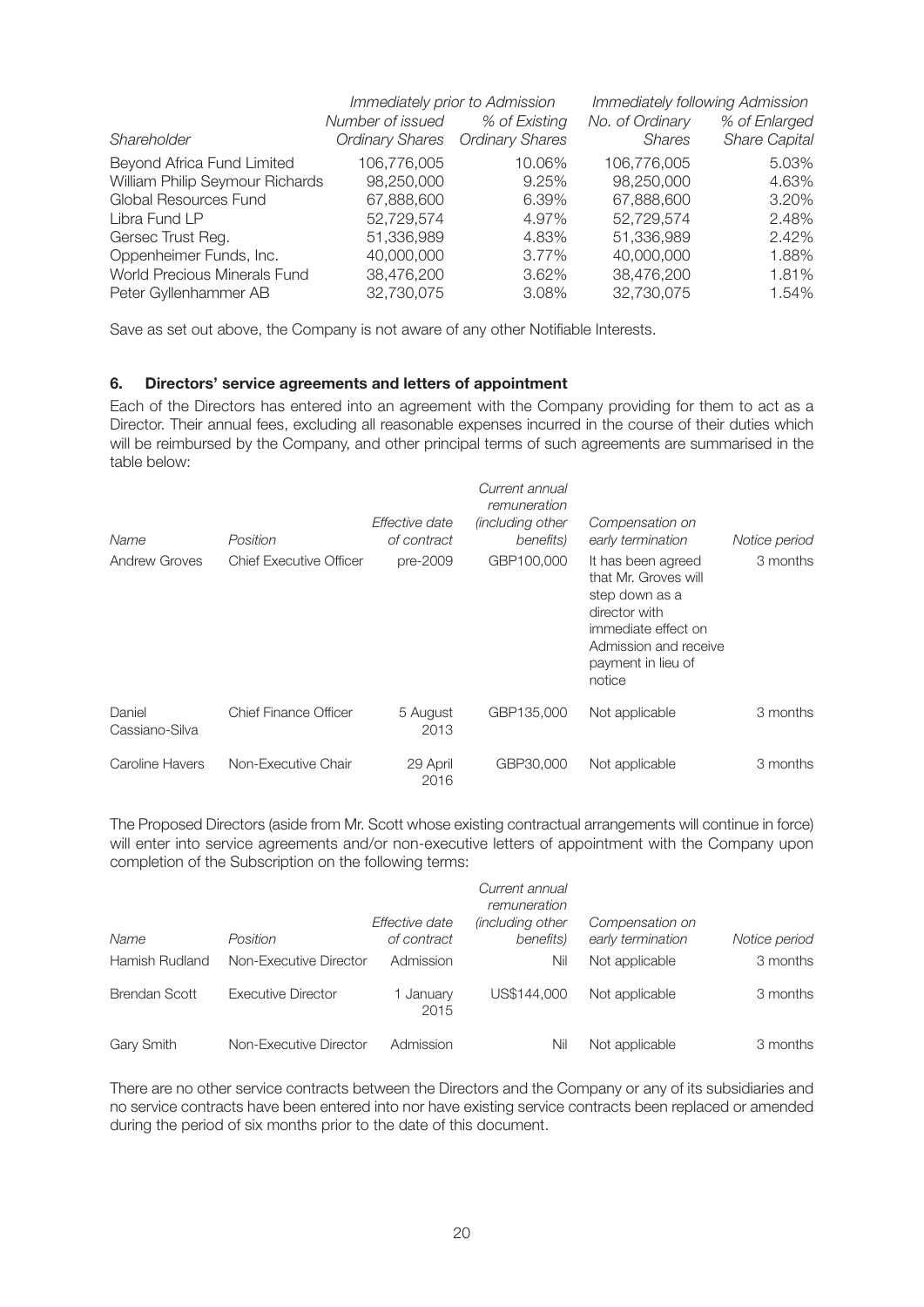#### **7. Material contracts**

The following contracts (not being contracts entered into, or to be entered into, in the ordinary course of business) are those entered into by Agriterra or its subsidiaries during the two years preceding the date of this document and which are, or may be, material:

#### (i) *Subscription Agreement*

On 14 August 2017, the Company entered into a subscription agreement with Magister, pursuant to which it was agreed that Magister would subscribe for the Subscription Shares at the Subscription Price. Completion of the investment by Magister under the subscription agreement requires the granting of a waiver by the Panel in respect of the obligation of Magister to make a mandatory offer under Rule 9 of the City Code in connection with the issue of the Subscription Shares to Magister and is also conditional upon, *inter alia* Admission of the Subscription Shares and passing of the Resolutions at the General Meeting.

In addition, under the terms of the subscription agreement, it has been agreed that:

- Mr. Rudland, Mr. Scott and Mr. Smith shall be appointed as additional directors of the Company upon completion of the investment by Magister;
- the Company will accept the conditional resignation of Mr. Andrew Groves as a director of the Company upon completion of the investment by Magister; and
- the Company will pay Mr. Groves 3 months' salary in lieu of notice at such time as his resignation becomes unconditional.

#### (ii) *Disposal of Sierra Leone Assets*

On 31 May 2017, the Company entered into a share purchase agreement with Abdul Hamid Fawaz and Amin Allie Skaikay pursuant to which the Company agreed to dispose of its Sierra Leone cocoa assets for a cash consideration of US\$500,000, through the sale of its interests in the local asset holding companies, Tropical Farms Limited and Tropical Farms Plantations (SL) Limited (which had a collective current book value of approximately US\$250,000 at the time of the disposal). The disposal took immediate effect upon signing against receipt of payment in full, in cash on 2 June 2017.

#### **8. Middle market quotations**

The following table sets out the middle market quotations for an Ordinary Share, as derived from the AIM Appendix of the London Stock Exchange Daily Official List, on the first Business Day of each of the six months immediately prior to the date of this document and for 11 August 2017 (being the latest practicable date prior to the publication of this Circular):

| Date           | Price $(p)$ |
|----------------|-------------|
| 11 August 2017 | 0.1950      |
| 1 August 2017  | 0.2025      |
| 3 July 2017    | 0.1975      |
| 1 June 2017    | 0.1750      |
| 1 May 2017     | 0.1950      |
| 3 April 2017   | 0.2100      |
| 1 March 2017   | 0.1950      |

#### **9. General**

(a) The Company's accounting reference date is currently 31 March.

- (b) Cantor Fitzgerald Europe has given and not withdrawn its written consent to the issue of this document with the inclusion in it of its name in the form and context in which it appears.
- (c) No inducement fee is payable in respect of the proposals set out in this document.
- (d) Save as disclosed in this document there are no financing arrangements in place in relation to the proposals set out in this document where payment of interest on, repayment of or security for any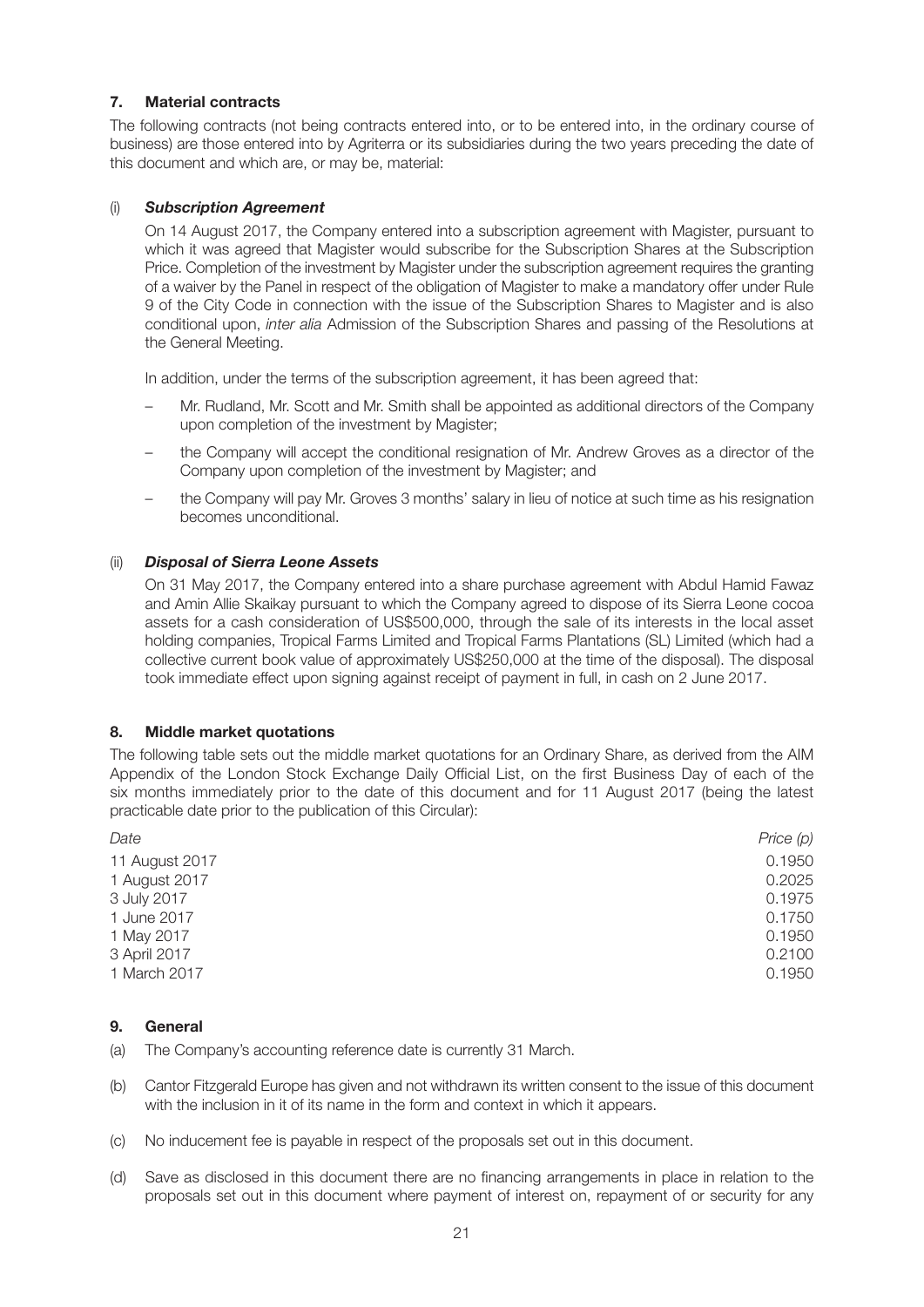liability is dependent on the Company and Magister will subscribe for the Subscription Shares using its own resources.

- (e) No arrangements to incentivise management regarding the proposals set out in this document have been entered into or are proposed.
- (f) There are no arrangements regarding the transfer of securities acquired under the Subscription.
- (g) Save as disclosed in the Company's audited consolidated accounts of the Company for the financial period ended 31 March 2017, issued on 18 July 2017 there has been no material or significant change in the financial or trading position of the Company since 31 March 2017, being the date of the Company's last audited accounts.
- (h) The contents of the Group's websites or any website directly or indirectly linked to any of those websites do not form part of this document and should not be relied upon, without prejudice to the documents incorporated by reference into this document.

#### **10. Documents available on the Company's website**

Copies of the following documents will be available for inspection at the offices of Cantor Fitzgerald Europe at One Churchill Place, London, E14 5RB during normal business hours on any weekday (excluding Saturdays, Sundays and public holidays) up to and including 14 September 2017 and at the General Meeting to be held on that day, and also on the Company's website at www.agriterra-ltd.com.

- (i) the memorandum and articles of incorporation of the Company;
- (ii) the Annual Report and Accounts of the Company for the 10 months ended 31 March 2017 and the 12 months ended 31 May 2016;
- (iii) the consent letter from Cantor Fitzgerald Europe referred to in paragraph 9 above; and
- (iv) this document.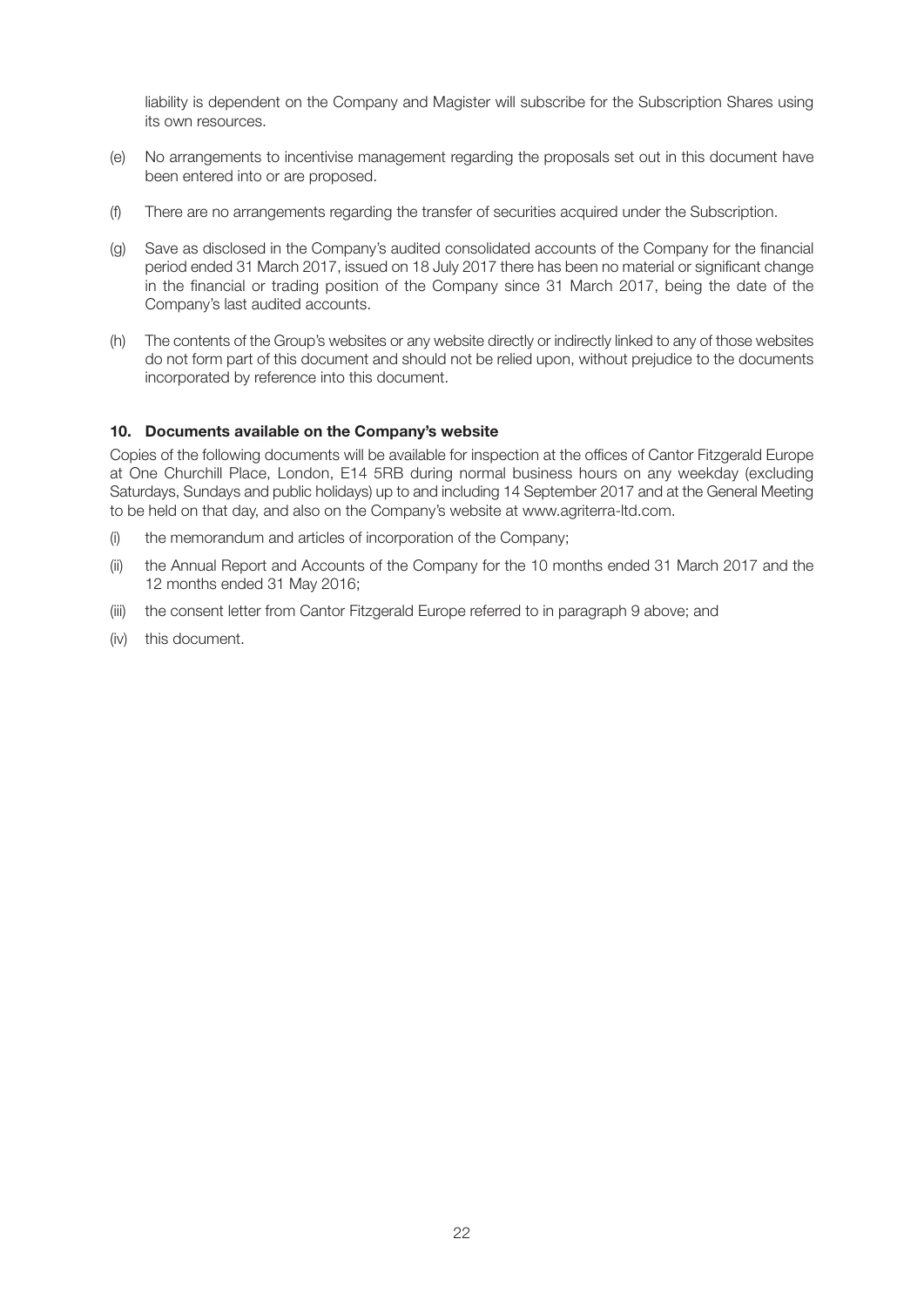#### **PART III**

#### **FINANCIAL INFORMATION**

As required under the rules of the City Code, the information listed below relating to the Company is hereby incorporated by reference into this document in accordance with Rule 24.15 of the City Code and are available free of charge on the Company's website at www.agriterra-ltd.com and are also available for inspection as set out in paragraph 10 of Part II of this document.

| No. | Information                                                                                                                  | Source of Information                                                                                     |
|-----|------------------------------------------------------------------------------------------------------------------------------|-----------------------------------------------------------------------------------------------------------|
| 1.  | The audited consolidated accounts of the Company<br>for the financial period ended 31 March 2017                             | http://agriterra-ltd.com/documents/Annual<br>ReportandAccountsforthe10monthperiod<br>ended31March2017.pdf |
| 2.  | The condensed consolidated half-yearly interim<br>financial report for the Company for the six months<br>to 30 November 2016 | http://agriterra-ltd.com/documents/AgriterraH1-<br>2017InterimReportFINAL.pdf                             |
| З.  | The audited consolidated accounts of the Company<br>for the financial year ended 31 May 2016                                 | http://agriterra-ltd.com/documents/243145<br>AgriterraWeb.pdf                                             |

If you are reading this document in hard copy, please enter the above web addresses in your web browser to be brought to the relevant document. If you are reading this document in soft copy, please click on the web address above to be brought to the relevant document.

Any Shareholder, person with information rights or other person to whom this document is sent may request in writing or verbally a hard copy of each of the documents above incorporated by reference in this document. Hard copies will only be sent where valid requests are received from such persons. Requests for copies of any such documents should be directed to the Transfer Agent, Neville Registrars Limited at Neville House, 18 Laurel Lane, Halesowen, B63 3DA or by telephoning the shareholder helpline on +44 (0)121 585 1131. Calls are charged at the standard geographic rate and will vary by provider. Calls outside the United Kingdom will be charged at the applicable international rate. The helpline is open between 9.00 a.m. – 5.30 p.m., Monday to Friday excluding public holidays in England and Wales. Please note that Neville Registrars cannot provide any financial, legal or tax advice and calls may be recorded and monitored for security and training purposes.